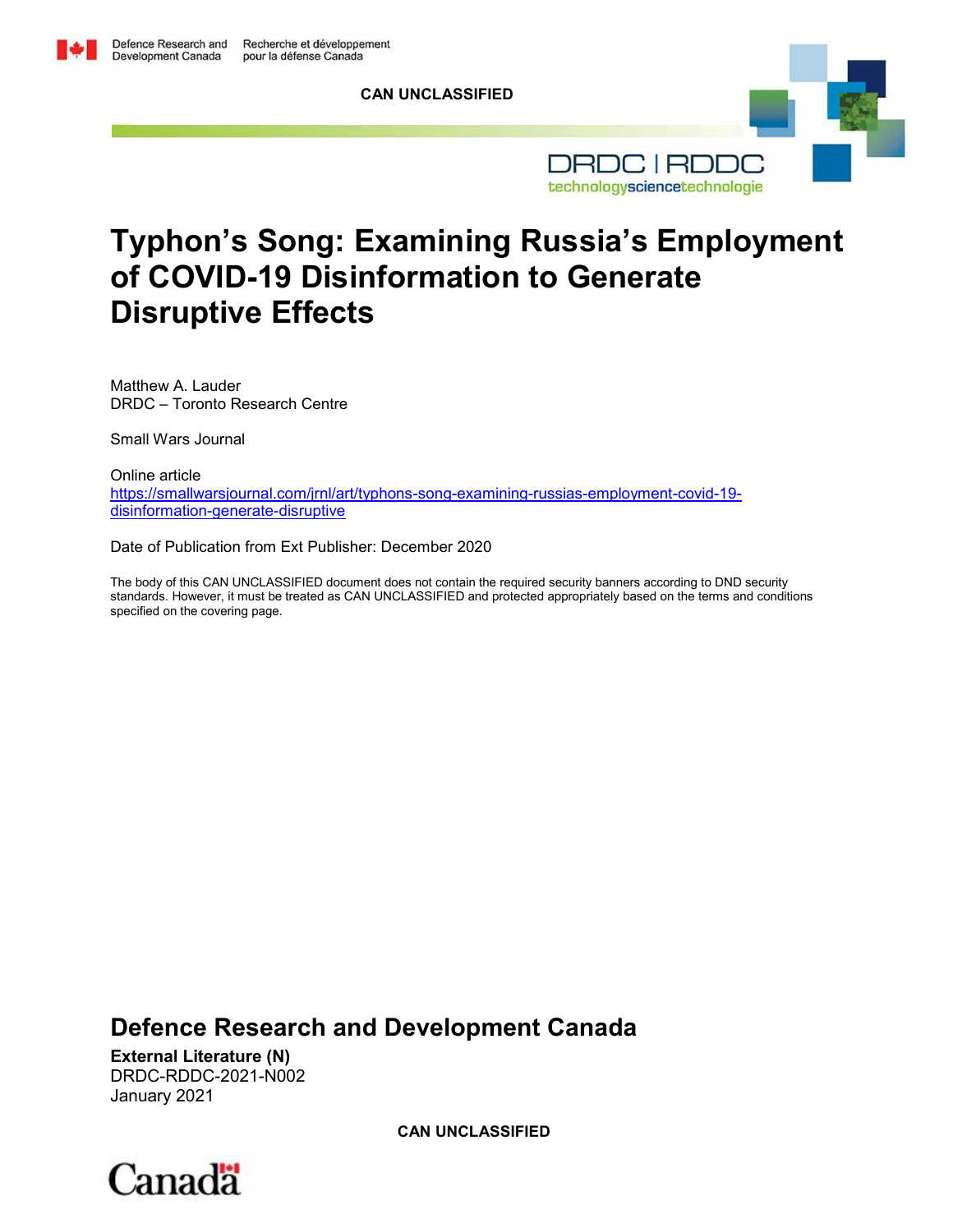#### **IMPORTANT INFORMATIVE STATEMENTS**

This document was reviewed for Controlled Goods by Defence Research and Development Canada using the Schedule to the *Defence Production Act*.

Disclaimer: This document is not published by the Editorial Office of Defence Research and Development Canada, an agency of the Department of National Defence of Canada but is to be catalogued in the Canadian Defence Information System (CANDIS), the national repository for Defence S&T documents. Her Majesty the Queen in Right of Canada (Department of National Defence) makes no representations or warranties, expressed or implied, of any kind whatsoever, and assumes no liability for the accuracy, reliability, completeness, currency or usefulness of any information, product, process or material included in this document. Nothing in this document should be interpreted as an endorsement for the specific use of any tool, technique or process examined in it. Any reliance on, or use of, any information, product, process or material included in this document is at the sole risk of the person so using it or relying on it. Canada does not assume any liability in respect of any damages or losses arising out of or in connection with the use of, or reliance on, any information, product, process or material included in this document.

© Her Majesty the Queen in Right of Canada (Department of National Defence), 2020

© Sa Majesté la Reine en droit du Canada (Ministère de la Défense nationale), 2020

#### **CAN UNCLASSIFIED**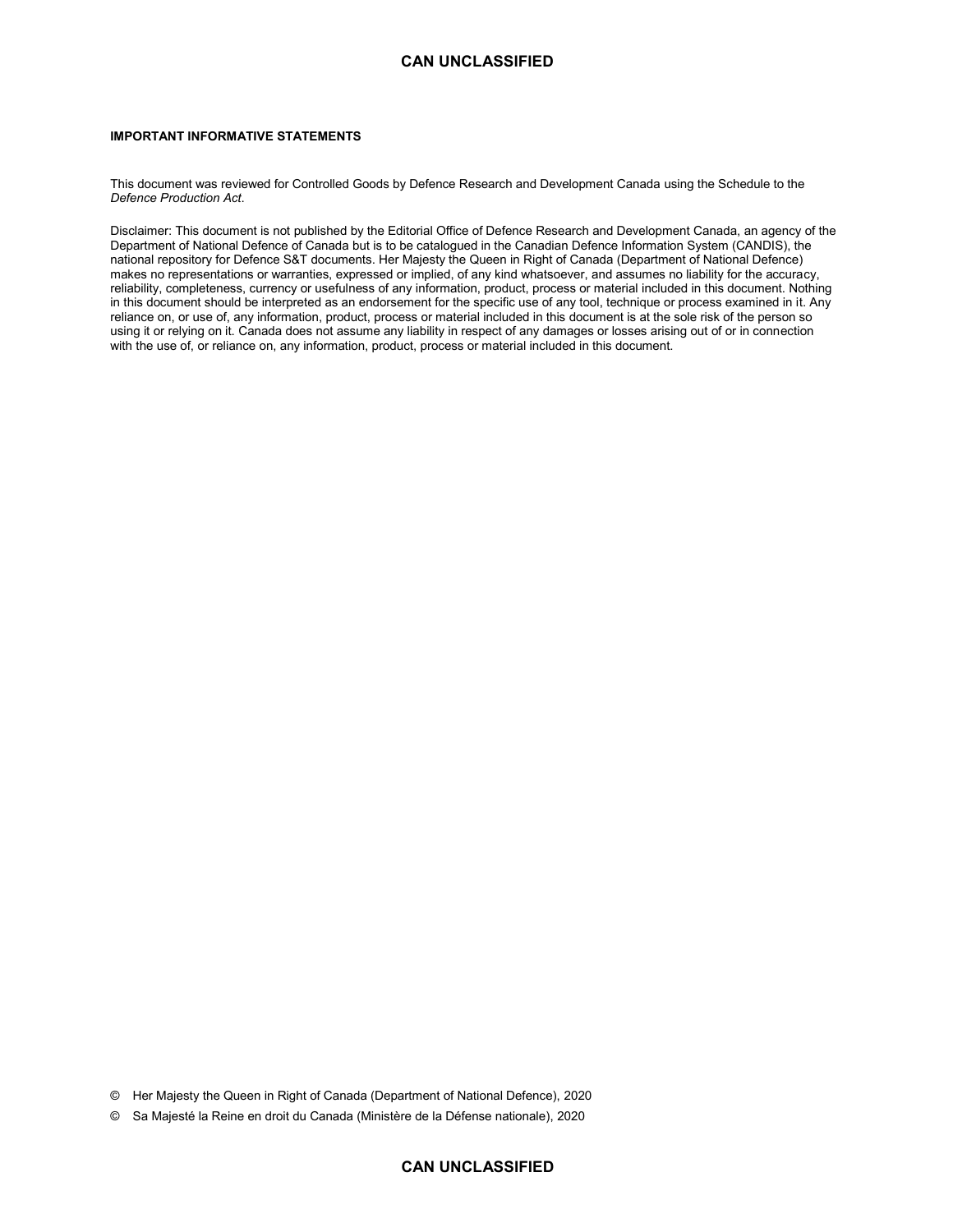# **Typhon's<sup>i</sup> Song: Examining Russia's Employment of COVID-19 Disinformation to Generate Disruptive Effects**

#### **Matthew A. Lauder Defence Scientist, Defence Research and Development Canada**

# *Abstract*

*The emergence of the coronavirus disease (COVID-19) and a lack of clear and definitive information and guidance by public health organizations and national and regional governments, coupled with heightened collective anxiety, created the perfect storm for the promulgation of disinformation and other manipulative and deceitful content. The Russian government has been one of the most prolific offenders, seeking to generate disruptive effects in targeted countries. This article examines the mechanics of how the Russian government generates disruptive effects through COVID-19 disinformation, as well as discussing implications for NATO and its partners.* 

# *Biography*

*Matthew A. Lauder, CD, BA (Hons.), MA, MPhil is a Defence Scientist and Group Leader of the Influence Group in the Intelligence, Influence and Collaboration Section at Defence R&D Canada. Matthew is involved in three broad areas of activity, including the design and execution of research projects in support of information and irregular warfare force development, supporting operations through adversary intent analysis, and supporting professional military education, specifically in the areas of information operations, psychological operations, special warfare, targeting and intelligence. Matthew also served as an infantry officer for more than 12 years in The Argyll and Sutherland Highlanders of Canada (Princess Louise's).* 

The emergence of the coronavirus disease (COVID-19) and the ensuing pandemic, along with a lack of clear and definitive information and guidance by public health organizations as well as national and regional governments (in some cases trivializing the disease and minimizing its lethal potential) coupled with heightened collective anxiety, offers a unique opportunity – basically, the perfect storm – for the promulgation of disinformation and other manipulative and deceitful content, such as conspiracy theories (often referred to as an 'infodemic') (Richtel, 2020; Beaumont, Borger & Boffey 2020). The Russian government is one of the most prolific offenders (Broad, 2020), taking advantage of collective anxiety and uncertainty to advance a myriad of false narratives and disinformation about COVID-19, including linking it to a long-running disinformation campaign about the US military developing bioweapons in a network of secret laboratories in former Soviet countries (Gamberini & Moddie, 2020). The Russian government also exploited COVID-19 in numerous attempts to generate deliberate and tailored disruptive effects, such as inciting violence against state authorities and fracturing military partnerships, specifically North Atlantic Treaty Organization (NATO) countries and its allies in Europe.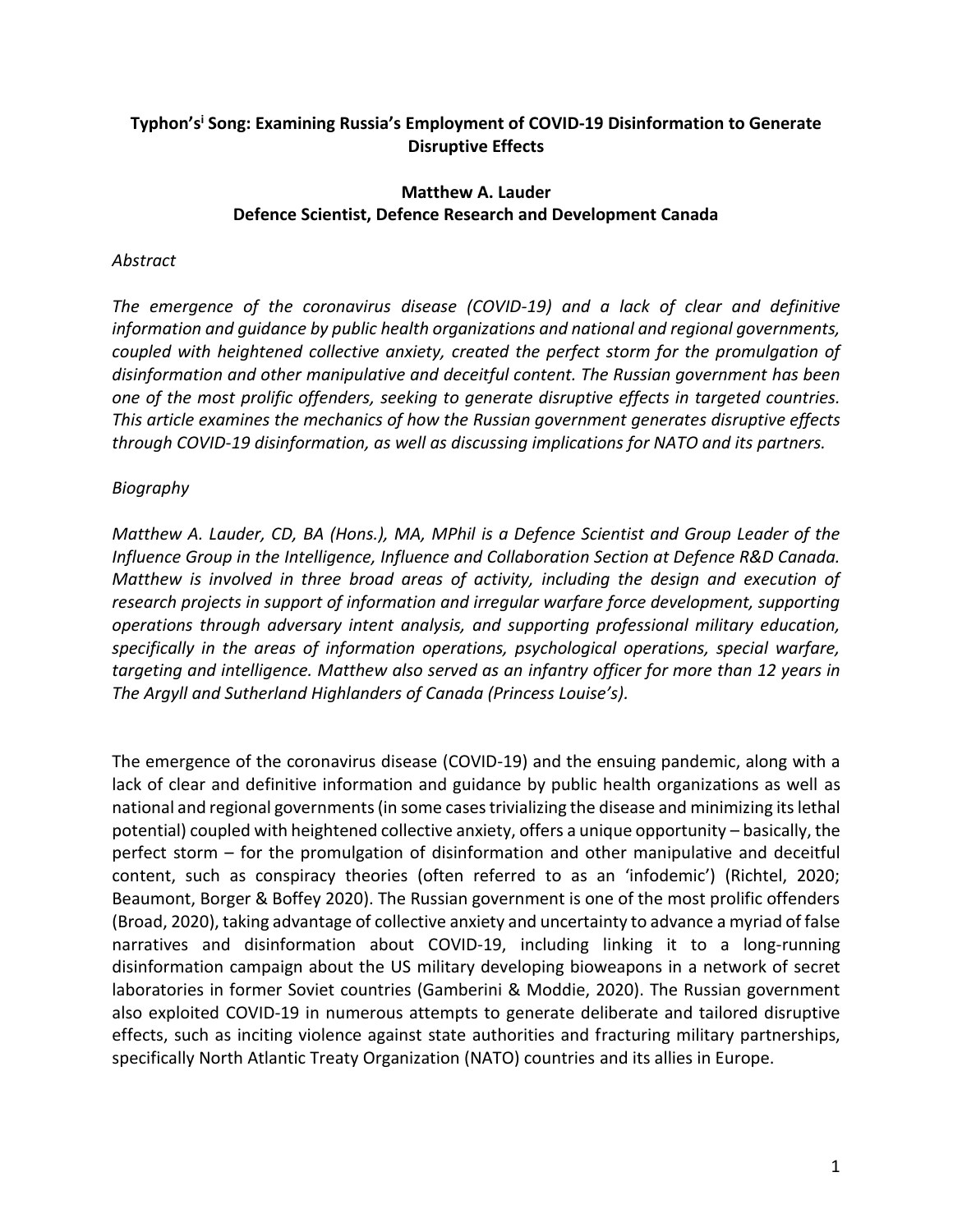The objective of this paper is to examine the mechanics of how the Russian government generates disruptive effects through COVID-19 disinformation campaigns, as well as to identify and discuss implications for NATO and its partners. To achieve this objective, this paper is divided into three sections. The first section offers a grounded perspective<sup>ii</sup> of the structure of Russian information confrontation as well as the entities and sociotechnical mechanisms utilized to engage and manipulate target audiences. The second section examines three case studies (Ukraine, Lithuania and Latvia) in which the Russian government employed COVID-19 disinformation for the purposes of generating deliberate and tailored disruptive effects in targeted countries. The last section discusses several observations about Russian information confrontation and the implications to NATO and its allies, as well as offering some practical recommendations to respond to Russian information confrontation.

#### **Russian Information Confrontation**

Since the mid-1990s, the Russian government has engaged in numerous cycles of defence and security revitalization. As a part of this renewal program, the Russian government has made significant investments in and evolved its information confrontation capability.<sup>iii</sup> Based on lessons learned from a series of conflicts, as well as perceived US and NATO information warfare force developments, this revitalization included revising underpinning theories and concepts, reorganizing operational structures and responsibilities, implementing new strategic policies and doctrine and incorporating new information technology (Sukhankin, 2020) as well as developing and fielding new tactics, techniques and procedures (TTPs). In addition, the Russian government has shown itself to be highly agile by decentralizing and outsourcing responsibility to devise, plan and execute informational campaigns to a variety of non-state actors, including private businesses, media conglomerates, private military contractors (PMCs), non-governmental organizations (NGOs), motorcycle clubs, criminal organizations, patriotic groups and religious organizations – in other words, any outward or publicly-facing entity that operates at arms-length from and provides deniability for the Russian government (Lauder, 2019a). The end result is a highly diversified, decentralized and matrixed approach to information confrontation, one that goes beyond a whole-of-government (WOG) approach and fully embraces a whole-of-society (WOS) approach, with little hierarchy and exceedingly high capacity to operate, as well as a proclivity to ignore political risk.

# *Core Characteristic of the Russian Defence Perspective*

Before proceeding with an examination of Russian information confrontation and to help frame the discussion, an outline of main components of Russia's defense perspective is required. Based on an analysis of Russian military operations over the last twenty years, as well as a close reading of strategic doctrine and various military theorists and capability proponents (e.g., Sergei Shoigu, Valery Gerasimov, Konstantine Sivkov, Igor Panarin, etc.), Russia's defence perspective is underpinned by six core characteristics (Lauder, 2019a). In essence, these characteristics define how the Russian government perceives, understands and responds to the evolving nature of interstate conflict, in particular the role of externally conducted information warfare. The six characteristics include: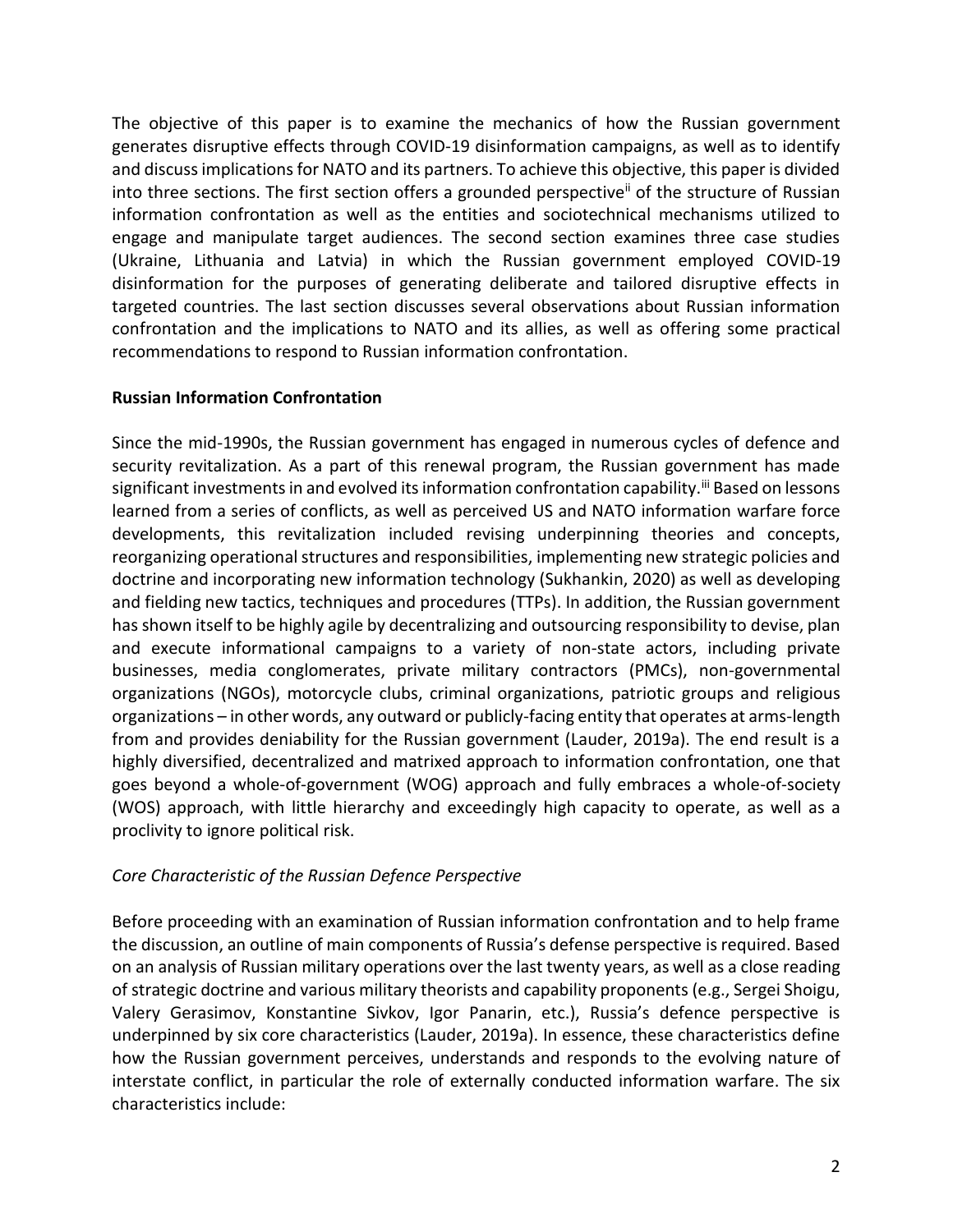- 1. Maintaining traditional Russian cultural and national identity;
- 2. Countering threats to the integrity of the domestic information space;
- 3. Protecting Russian citizens and compatriots against internal and external threats, as well as ethno-linguistic populations abroad;
- 4. Maintaining the principle of first strike and pre-emptive action, including in the information space;
- 5. Defending against evolving asymmetric (including informational, political, etc.) approaches to contemporary interstate conflict; and,
- 6. Empowering and utilizing a whole-of-society approach, including the application of nonmilitary means, for both offensive and defensive action.

# *Forms of Russian Information Confrontation*

In contrast to the Cold War in which the Soviet Union employed two relatively distinct forms of psychological warfare (i.e., maskirovka and active measures), the Russian government recently developed and implemented an overarching concept of information confrontation that is robust, comprehensive, overlapping and applicable at all levels of conflict. At least for discussion purposes, however, Russian information confrontation can be divided into three, subtly distinct but complementary, conceptual forms; that of (a) maskirovka, (b) active measures, and (c) strategic information, also referred to as strategic propaganda and strategic deception, as illustrated in Figure 1.<sup>iv</sup>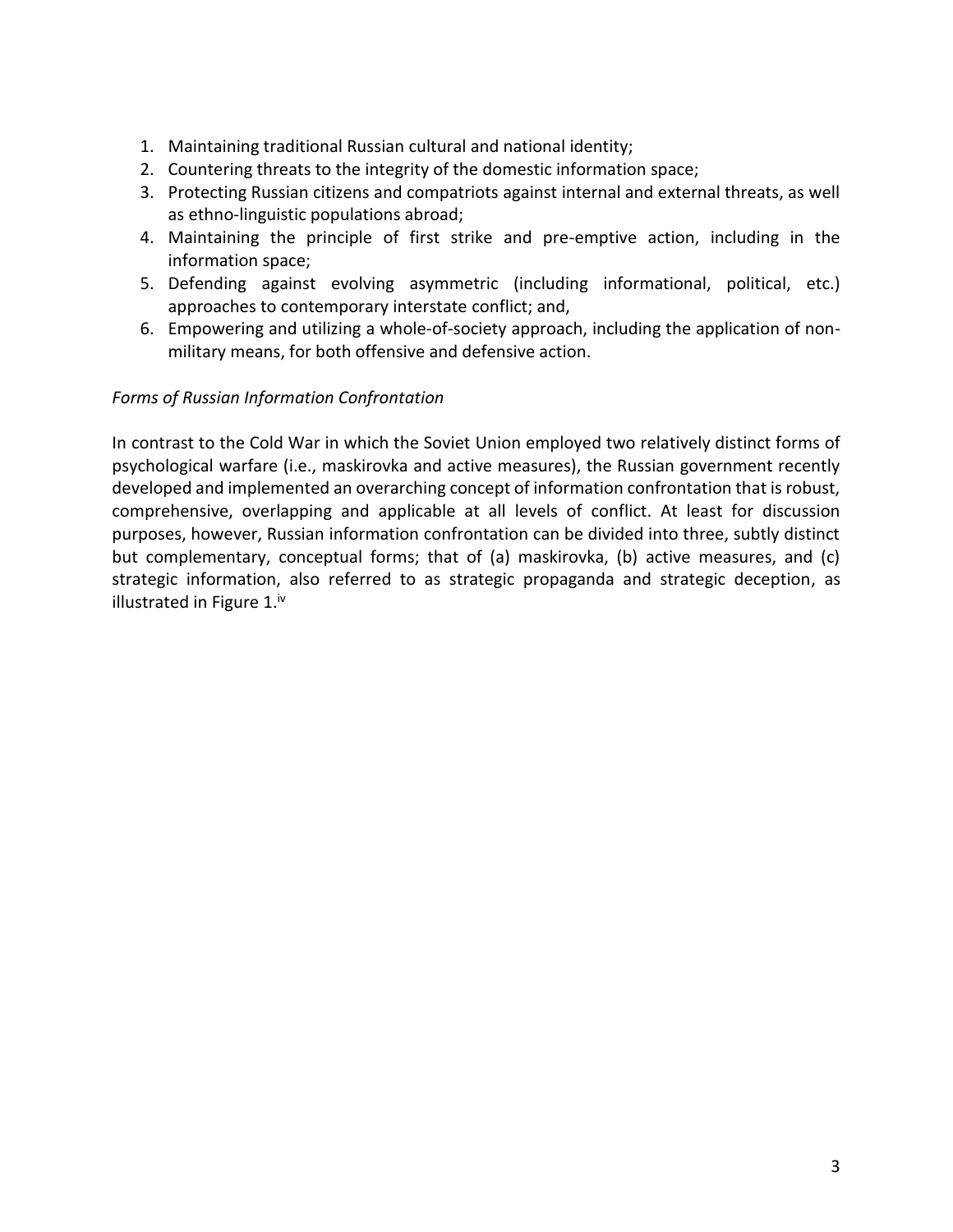**Figure 1**

*Forms of Russian Information Confrontation*



Maskirovka is generally applied to generate deliberate and tailored military effects against an enemy, such as disrupting an enemy's command and control (C2), misleading the enemy about the location and movement of Russian forces, or undermining the morale of enemy soldiers. $v$ Maskirovka can also be applied against the civilian population, but done so to generate an effect within an adversary's defence or security structures or to achieve a military objective. During the Cold War, the GRU (*Glavnoye razvedyvatel'noye upravleniye* or the Main Intelligence Directorate) was responsible for the design and execution of maskirovka. However, recent military operations in Ukraine and Syria suggest numerous entities are involved in generating military effects, including the FSB *(Federal'naya sluzhba bezopasnosti Rossiyskoy Federatsii,* or the Federal Security Service) (Lauder, 2019a).<sup>vi</sup> Moreover, outsourced non-state assets, such as the Night Wolves and the Wagner Group, plan and conduct maskirovka, either in support of discrete tactical military activities (e.g., armed raids) or as a part a broader, combined force effort to achieve operational-level military objectives (e.g., the annexation of Crimea or the invasion of Donbass) (Lauder, 2019b).

In contrast, active measures are applied against a target nation's civilian population or political, cultural and business elites.<sup>vii</sup> As a general rule, the objective of active measures is to generate deliberate and tailored effects in the socio-political realm, such as undermining public trust in democratic institutions or confidence in election results. Alternatively, active measures can be used to shape the development or undermine the implementation of a state's foreign or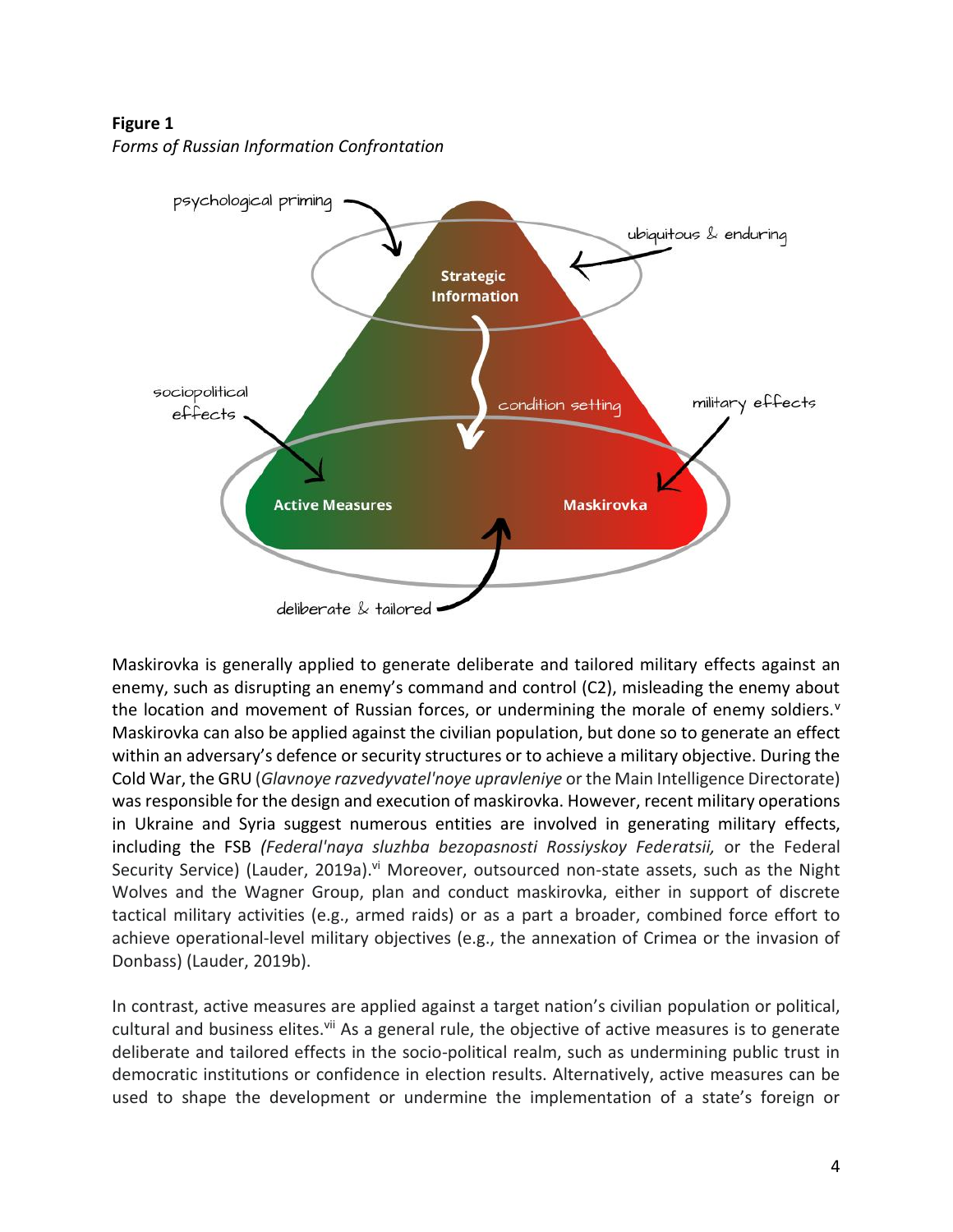domestic policies in order for Russia to gain a geopolitical or economic advantage over its state competitors. Like that of the Soviet era, the efficacy of active measures is most often realized through the integration and aggregation of a number of activities rather than through a single or discrete effort. While active measures during the Cold War were largely considered to be the remit of the KGB, recent operations indicate numerous state and non-state entities are involved in the design and conduct of active measures campaigns, including – but not limited to – the GRU and the Ministry of Foreign Affairs (MFA), as well as various grassroots media outlets, non-profit organizations, hacker groups and criminal organizations (Lauder, 2019a). While active measures were traditionally focused on the operational and strategic levels, recent activities have also shown active measures can be utilized at the tactical level (e.g., attempts to undermine or eliminate local politicians and social justice advocates, encouraging localized riots and looting to undermine civilian security services, etc.).

Strategic information are ubiquitous and enduring high-level information activities designed to set conditions for more tailored psychological interventions, such as maskirovka and active measures.<sup>viii</sup> The purpose of strategic information activities is not to generate an effect per se, but rather to broadly disseminate narratives to *psychologically prime* target audiences, increasing susceptibility to more tailored interventions. In other words, strategic information serves a "prepropaganda" function, effectively conditioning target audience to be receptive to maskirovka and action measures (Siriwardane, 2020).

Like that of maskirovka and active measures, various Russian state and non-state entities are responsible for the design and execution of strategic information, including state agencies (e.g., Ministry of Foreign Affairs, etc.), state-owned news media agencies (RT, Sputnik, TASS, etc.), privately-owned but state aligned news media agencies and conglomerates (e.g., Internet Research Agency [also known as Glavset and the Federal News Agency, or FAN)], Vesti News, etc.), and religious organizations (Russian Orthodox Church), as well as non-profit agencies and private companies, including Russkiy Mir and various subsidiaries of the Nightwolves (Lauder, 2019a; 2019b).

Two points regarding the general forms of Russian information confrontation should be noted. First, there are no clear lines of ownership or responsibility for information confrontation. Historically, the GRU owned the tactical and operational space for the purposes of conducting maskirovka, whereas the KGB owned the operational and strategic space, and was responsible for the design, execution and management of active measures, largely under the direction of the Secretariate of the Communist Part of the Soviet Union (CPSU) (Lauder, 2019a). However, in the contemporary context, the entire information space is muddled and a whole host of agencies independently design and execute information confrontation on behalf of the Russian government (Galeotti, 2017). In practice, it appears the Russian government utilizes whatever assets, capabilities and resources it has at its disposal to conduct information confrontation and generate psychological and behavioural effects, regardless as to the level of conflict or target audience. Second and very much an adjunct to the first point is that non-state actors have proven to be particularly valuable and effective, and this increasingly relied upon, in the planning and conduct of information confrontation, not only in terms of successfully generating effects but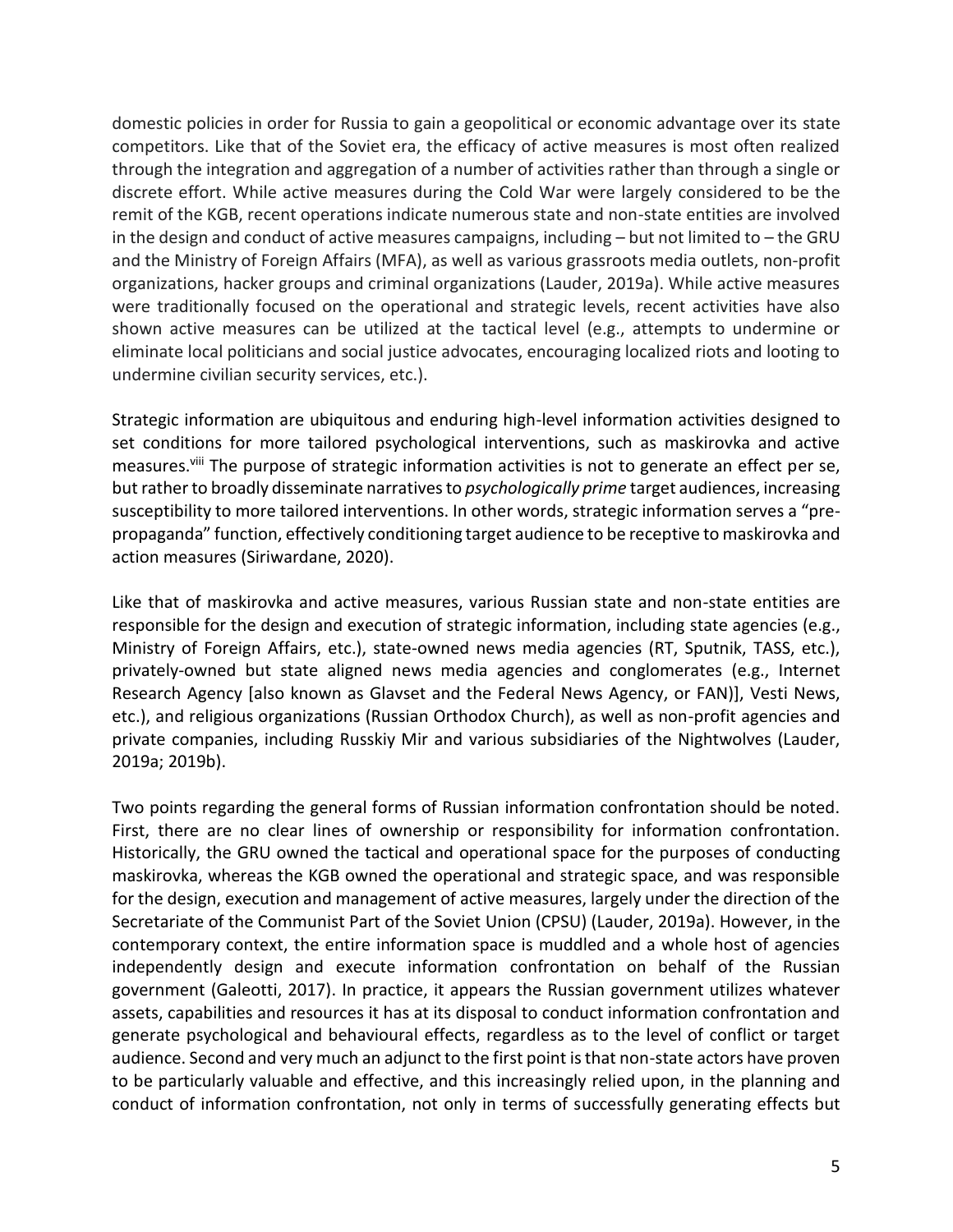also for maintaining plausible deniability for the Russian government. As such, it is expected the use of non-state actors by the Russian government will increase in future interstate conflict.

#### *Information Confrontation Entities*

Although the psychological warfare employed by the Soviet Union was robust and comprehensive, with involvement by state and non-state actors (typically front groups, proxies and other controlled assets), there were generally clear lines of responsibility for the GRU and KGB. Moreover, the C2 for psychological warfare was largely hierarchical, with direction and  $$ most critically – approval from higher state entities, such as the CPSU. Overall, the approach employed by the Soviet Union was highly centralized and bureaucratic, with planning occurring at higher levels of government and execution a departmental responsibility. This was done for a variety of reasons, the foremost being that psychological warfare efforts directly contributed to the achievement to geopolitical objectives.

In contrast, contemporary Russian information confrontation appears to have eliminated the requirement for strict hierarchical control, and the design, planning and execution of activities is now highly decentralized. From the limited information available in the public domain, it appears that there is no C2 administered by the Presidential Administration or other central body but rather expressions of intent or objectives to be achieved, or what can be referred to as command aspirations (Lauder, 2019a; Galeotti, 2017; Ouellet, 2020). While this approach requires the embracement of political risk it also nurtures multifarious messaging efforts, including contradictory content and narratives (Branford, 2017). In addition to official and state entities, a significant and growing number of semi-official, arms-length and non-state actors actively participate in information confrontation campaigns at the behest of the Russian government. As noted in Figure 2, for example, these organizations include public-private enterprises, militarypatriotic organizations, criminal organizations, media conglomerates, and as well as private businesses, cultural associations and religious organizations (Lauder, 2019b). While some of these organizations have tenuous links to the Russian government, including receiving indirect financial support or strategic direction through aides or interlocutors (e.g., Nightwolves, Internet Research Agency, etc.), many are at a distance, with little or no apparent connection to the government and appear to operate autonomously (Lauder, 2019b). In some cases, such as the Nightwolves, the Wagner Group or the Russian Orthodox Church, key proxies receive expressions of strategic intent directly from the Presidential Administration (Lauder, 2018a, 2019a, 2019b). This is due to personal relationships between the leaders of these organizations and Putin (e.g., Yevgeny Prigozhin, Alexander Zaldostanov, etc.). In other cases, information confrontation conducted by non-state actors are coordinated or facilitated by state entities, such as – but not limited to – the GRU or the FSB (Lauder, 2019b).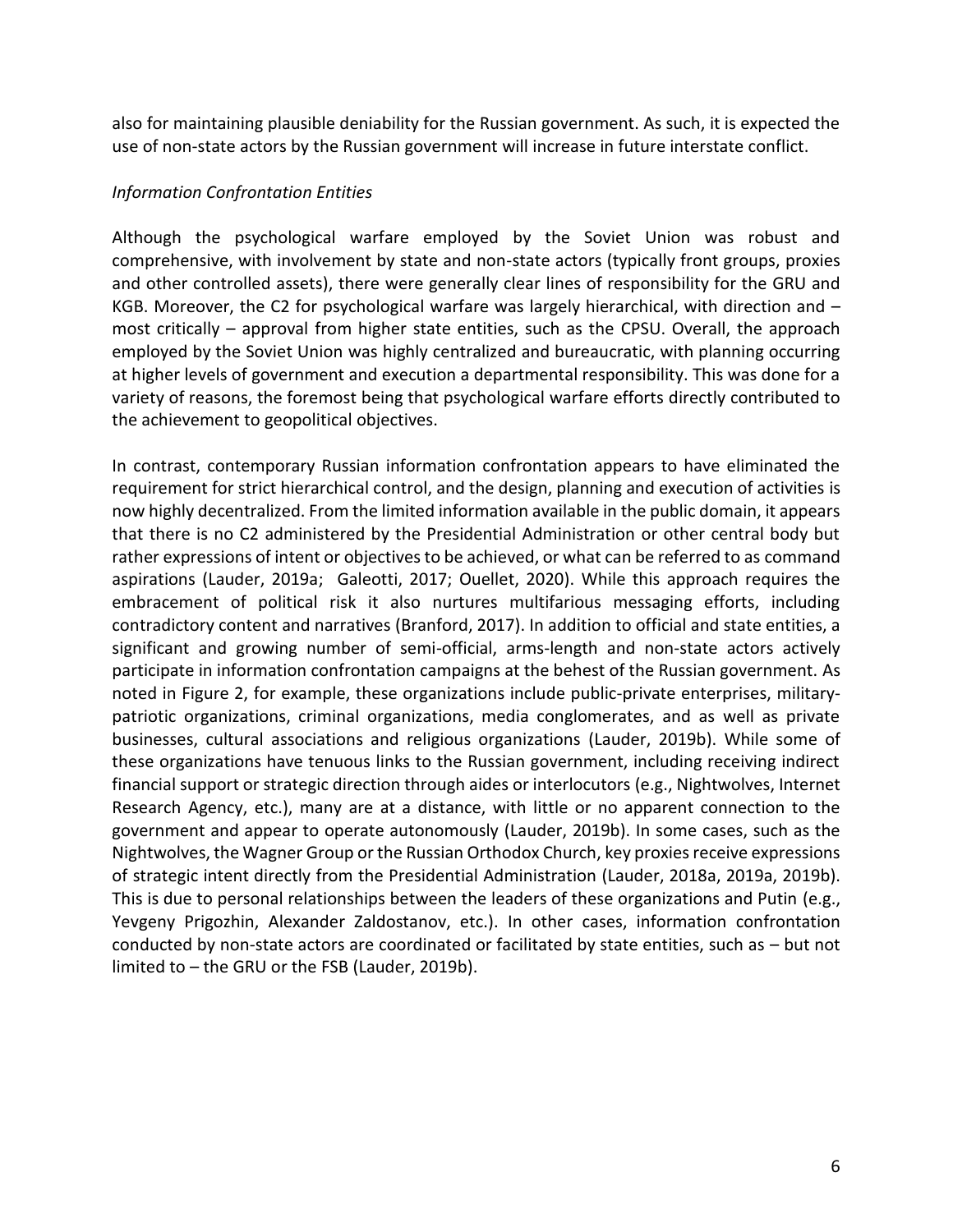**Figure 2:**  *Entities involved in Russian Information Confrontation*



*Note: This is a high-level, simplified account of the main entities or types of organizations involved in Russian information confrontation for the purposes of illustrating the breadth of entities as well as the interrelationships. Red denotes government departments, grey denotes a non-profit or arms-length entities, blue denotes private organizations/networks or commercial enterprises and black denotes organized crime or illegal/black-market entities. Arrows indicate a connection but not necessarily a command and control (C2) relationship.* 

# *Sociotechnical Model of Engagement and Manipulation*

Successful information confrontation is not merely a matter of disseminating messages; rather, and most critically, the content of the message or narrative must be meaningful to, and also serve to mobilize, the intended target audience (i.e., it must serve a sensemaking function). To accomplish a high degree of resonance with the target audience, information confrontation leverages, to varying degrees depending upon the form of the activity, the perception to be shaped and the behaviour to be elicited, eight interrelated and theoretically grounded sociotechnical mechanisms. Referred to as the *Barrage Model* and as noted in Figure 3 (Lauder, 2018b), the eight mechanisms include:

1. *Emotional appeal:* Sometimes referred to as emotional elicitation, messages are designed to elicit and exploit a highly emotional response (such as fear, anger or surprise), the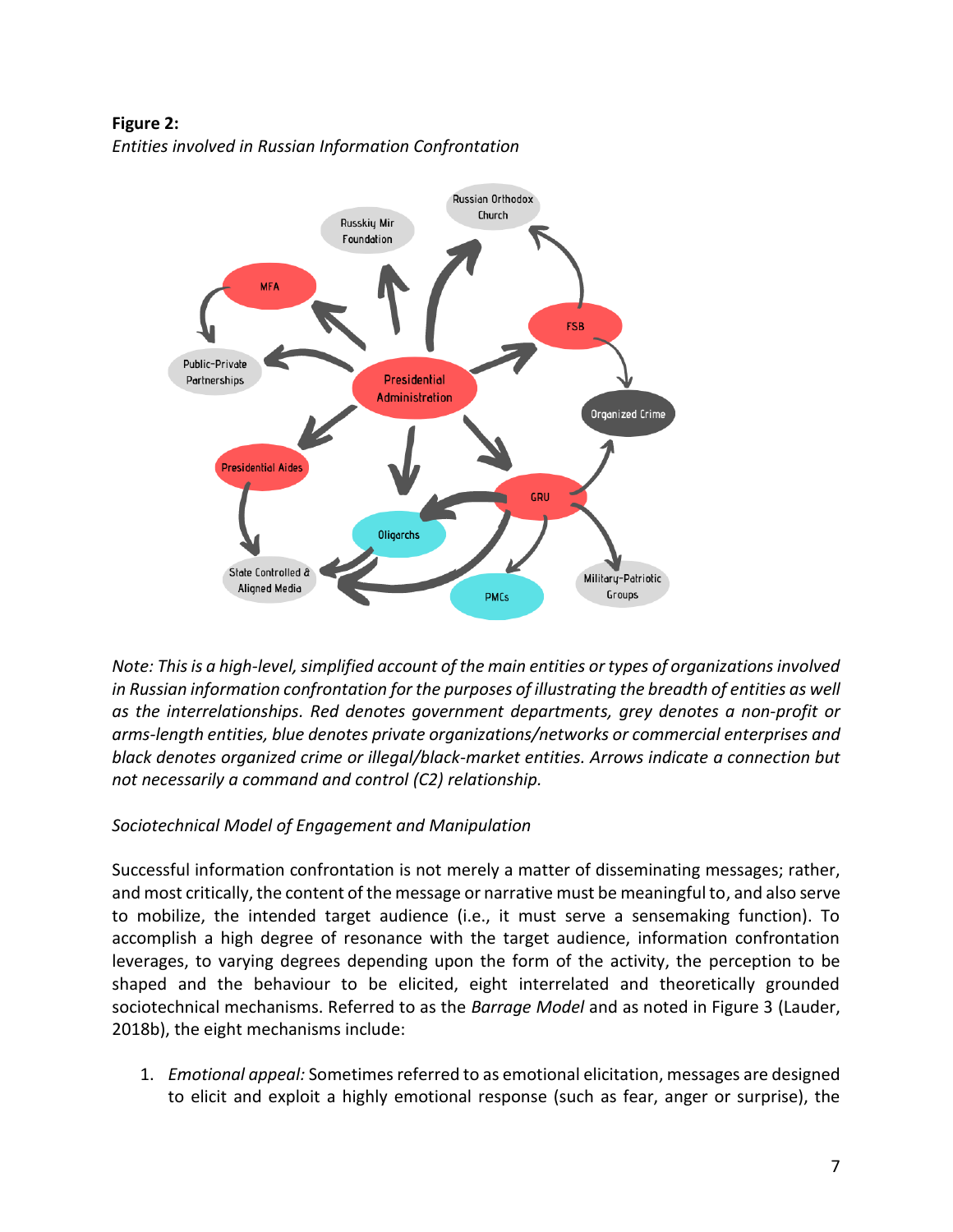purpose of which is to short-circuit or bypass rational thought and encourage action (Gross & Levenson, 1995). Although individual susceptibility to emotional appeal varies significantly, an increased state of emotional arousal is generally achieved through the use of messages loaded with provocative language or ad hominin attacks (MacFarquhar, 2016). Moreover, research indicates that, when people engage in retrospection, the emotional response tends to be more memorable than the content of the original message (Tolz & Chatterje-Doody, 2018). As a result, subjects or issues are quickly associated with certain powerful emotional responses (e.g., political issue X made me really angry, etc.), which could help distort future perception and undermine decisionmaking or prompt a certain behaviour (Lamia, 2012);

- 2. *Belief formation:* People tend to search for and consume information that confirms, rather than challenges or contradicts, one's existing beliefs (Grayling, 2011). In essence, rather than searching for well-grounded and logical explanations, people search for confirmatory information in order to rationalize and justify existing beliefs, and also to ensure consistency and reliability of the beliefs and actions over time (Grayling, 2011). Research indicates that beliefs form first, and then rationalizations follow, including the search for confirmatory information from likeminded and ideologically aligned and consistent sources (Shermer, 2011). Moreover, research indicates that the presentation of countervailing information has the opposite effect (commonly referred to as the backfire effect) than intended (Shermer, 2011); that is, rather than correcting the erroneous beliefs and encouraging an attitudinal shift, the presentation of contradictory information actually reinforces and hardens the individual's commitment to existing beliefs (i.e., ideological entrenchment);
- 3. *Stereotypes and conspiratorial language:* Several studies indicate the use of stereotypes and conspiratorial language serves as a cognitive heuristic, meant to simplify and impose order on complex explanations or contradictory information, and generally functions to reduce mental effort for decision-making (Tolz & Chatterje-Doody, Rudman & Glick, 2008; Uscinski & Enders, 2020). In essence, people look for easy or simple explanations during periods of heightened or increased anxiety and uncertainty, and these convenient explanations are often found in conspiratorial thinking and stereotypes;
- 4. *Filter bubbles:* Is a state of informational and cognitive isolation or marginalization as a result of algorithmic and computational models that customize and curate information retrieval based on a user's search history, personal details and other online behaviours (likes, dislikes, shares, etc.), as well as the financial and promotional interests or requirements of the software application being employed to facilitate the information search (Bakshy, Messing & Adamic, 2015). As a result of using search engines over time, a user will become increasing informationally isolated and fragmented (Hosanagar, 2016), receiving increasingly narrow bands of information, which most often confirm rather than challenge the user's pre-existing beliefs;
- 5. *Echo chambers:* Conceptually interwoven with belief formation and filter bubbles, echo chambers can be described as enclosed digital information environments in which existing beliefs are reinforced and amplified (Grimes, 2017). Also referred to virtual cliques and digital enclaves, echo chambers are created and maintained by people so that they can participate in a like-minded and ideologically aligned community (Hoggan, 2016;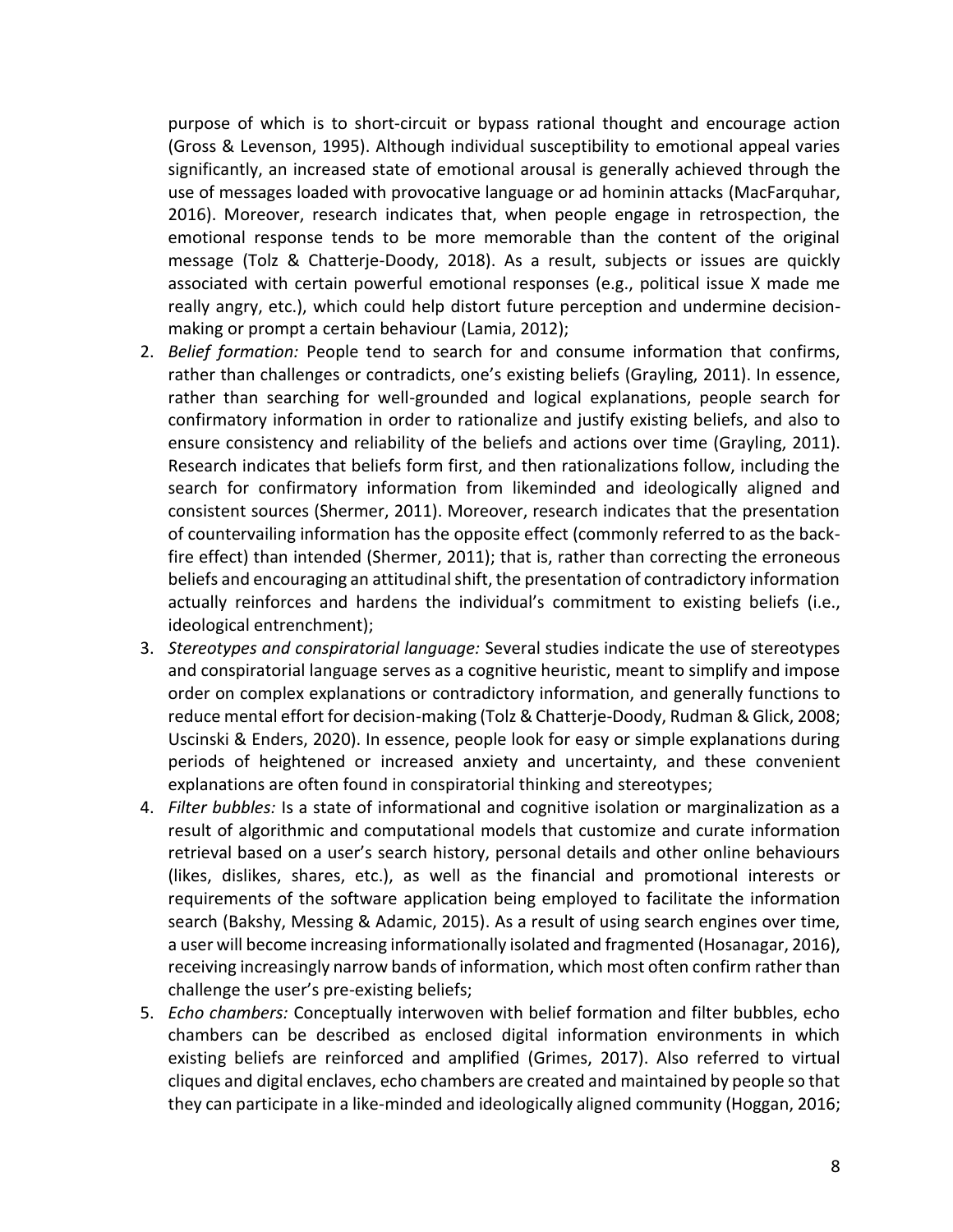Lauder, 2018b). Several scholars have criticized echo chambers for encouraging and creating ideological safe-havens for bias and extremist beliefs and – more generally – for skewing and damaging understanding (Grimes, 2017; Lauder, 2018b);

- 6. *Ingroup bias:* Also known as intergroup bias, this concept is closely associated with filter bubbles, echo chambers and conspiratorial language and can be understood as a pattern of behaviour favouring one's group (ingroup) over that of other groups(outgroups) (Tajfel & Turner, 2001). One of the leading explanations of ingroup bias can be found in *Social Identity Theory*, which proposes that identity-based favouritism, and claims of ingroup exclusivity, is utilized to enhance one's self-esteem. In studies conducted by Henri Tajfel and John Turner (2001), it was determined that by having a positive impression of members of the ingroup, individuals are able to enhance their self-esteem and sense of self-importance and efficacy as members of or being associated with that group. Critically, ingroup bias can be employed for social and political mobilization. However, this often comes at the expense of the identified or perceived outgroup, including but not limited to discriminatory and other antisocial behaviour, such as targeted violence against members of outgroups (Tajfel & Turner, 2004).
- 7. *Information saturation:* The objective of information saturation is to support the other mechanisms by overwhelming the information space with messaging and supplanting and pushing-out external and countervailing information sources. This is typically achieved through a three-pronged approach of message repetition (frequently disseminated), pervasiveness (across multiple means) and persistence (disseminated across prolonged period of time) (Lauder, 2018b). Closely associated with confirmation bias, this approach leverages the *illusory truth effect*, which is the tendency to believe false information if repeated (Weiss, 1969; Clifton, 2017, Paul & Matthews, 2016; Fazio, Payne, Brashier & Marsh, 2015);
- 8. *Creeping normality:* Is both a process and the culminating effect of all the mechanisms working in tandem. Sometimes referred to a *gradualism*, *death by a thousand cuts* and the *tyranny of bad decisions*, and predicated on theories of social, economic and environmental decline, creeping normality is the phenomenon of accepting as normal a major or significant alteration (which would have been rejected outright) if that alteration occurred slowly, through unremarkable and otherwise inconspicuous increments of change (Diamond, 2011). In other words, if the change remains below the threshold of collective awareness, it will be accepted as normal (Diamond, 2011). Through this process, and if properly manipulated, a protagonist may reverse significant advancements of a society or, alternatively, push it towards potential collapse.

Three points should be noted about the Barrage Model. First, the model has been developed using a grounded approach, in particular how information confrontation is operationalized and the resulting effects. The Barrage Model, however, requires further validation and refinement and, as such, should be considered a working framework for understanding the mechanics of information confrontation. Second, the model also takes into consideration the evolving nature of information confrontation, specifically earlier methods (pre-2016) that focused on pervasive and unmitigated dissemination of messages to a variety of target audiences, what Paul and Matthews (2016) referred to as the "firehose of falsehood," without much concern for resonance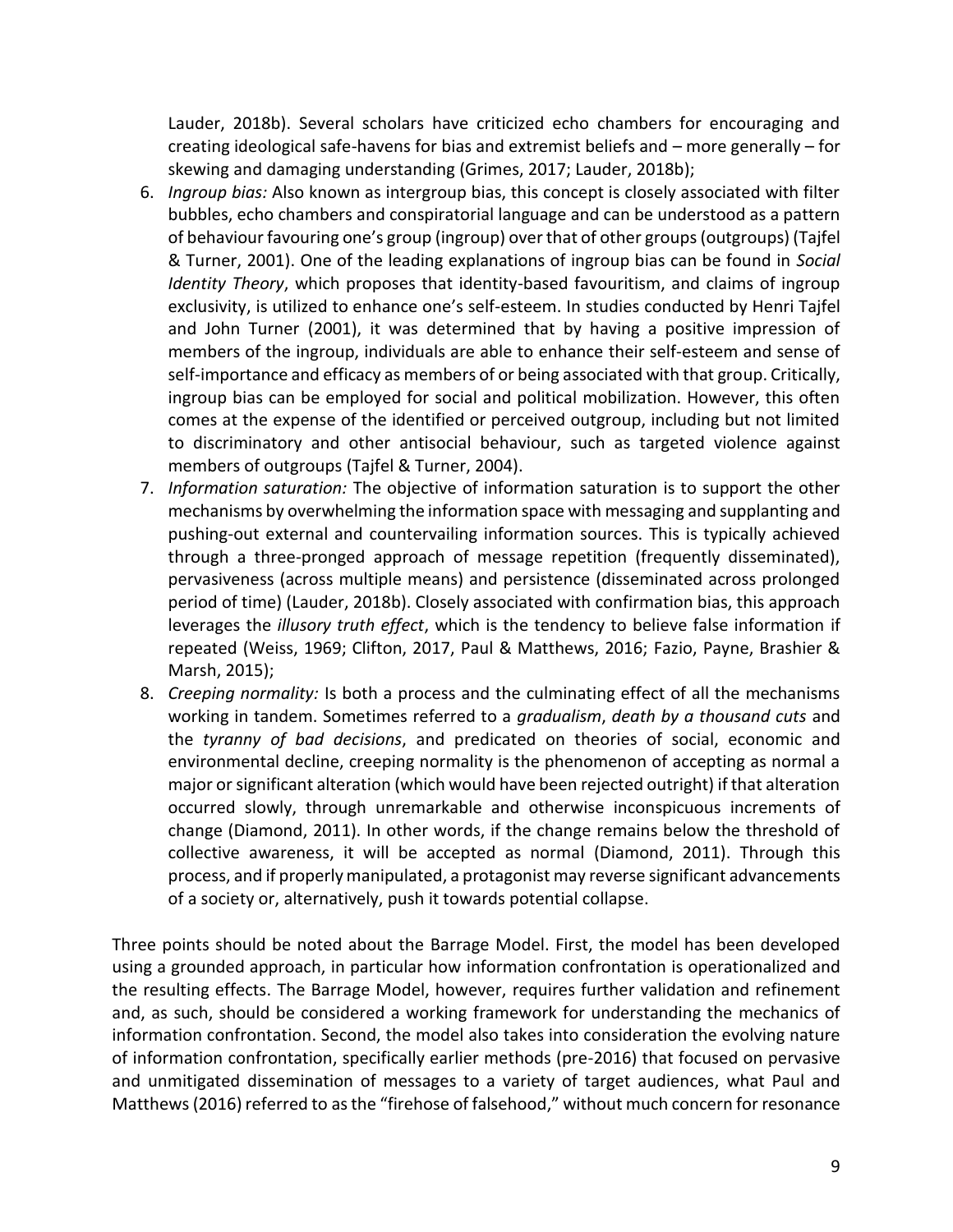and adapted a more deliberate and curated approach focusing on establishing deeper and more meaningful relationships by organically building (or coopting) and exploiting vulnerable communities (Thompson & Lapowsky, 2018). Central in Russia's revised approach to information confrontation is the appearance of information source authenticity, specifically that the disseminator belongs to the community being exploited. In addition, this approach is less about promoting explicitly pro-Russian messages but rather amplifying regional social and political discord and promoting calls to action, such as violent protests (Sebenius, 2020). In some cases, the Russian government, through a third-party, hires local interlocutors and franchises message dissemination, providing an additional layer of authenticity as well as deniability (Alba, 2020). Third, this is a general model; that is, it reflects the employment of traditional and new media, as well as other technical and non-technical means of delivery, and across all levels of conflict. As such, not all aspects of the Barrage Model are or need to be utilized in a particular information activity. Rather, specific components are leveraged based upon the nuances and idiosyncrasies of the target audience and the behavioural effect to be generated.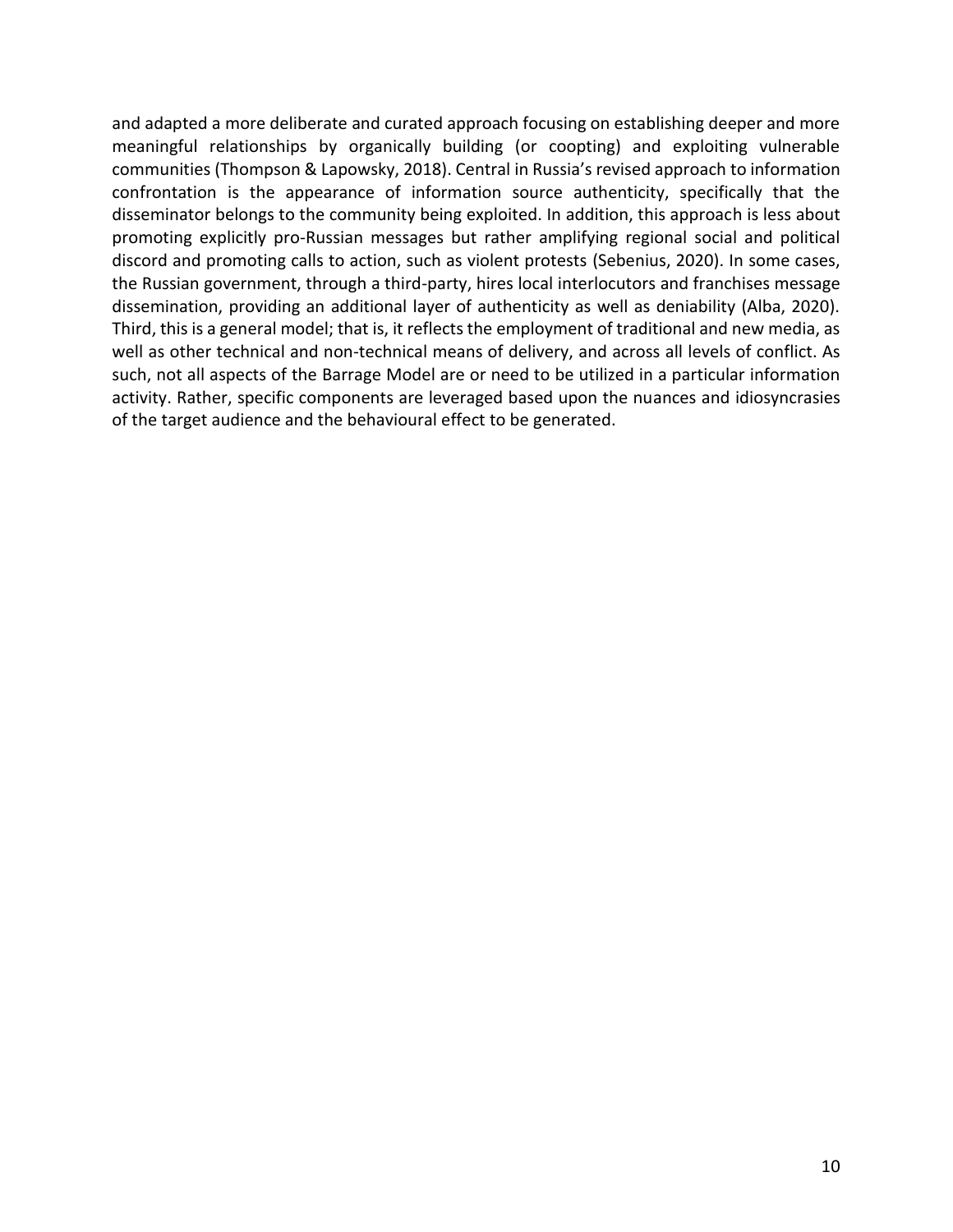**Figure 3** *The Barrage Model*



# **Case Studies of Disruptive Effects Generation using COVID-19 Disinformation**

The purpose of this section is to highlight and discuss specific cases of COVID-19 disinformation activities resulting in disruption, damage or subversion or cases in which a suspected state actor (i.e., Russia) attempted to generate disruptive political and social effects through the employment of COVID-19 disinformation activities. The analytical focus of this section is on the tactics employed and effects generated, specifically at the tactical and operational levels.

#### *Novi Sanzhary COVID-19 Riots*

With a population of less than 10,000 people, Novi Sanzhary is a small town approximately 335 kms east of Kiev in central Ukraine. On 18 February 2020, a plane carrying evacuees from China (45 Ukrainians and 27 foreign nationals, including flight personnel) arrived in Kharkiv, Ukraine. However, as soon as the plane landed, rumours started to spread on social media that the passengers were infected and in the process of being transferred to an unidentified medical facility (Miller, 2020b). In response to the rumours, the Ukrainian government confirmed the arrival of the plane, but indicated that the passengers had been tested prior to departure and that no infections or positive COVID-19 tests were reported. Ukrainian government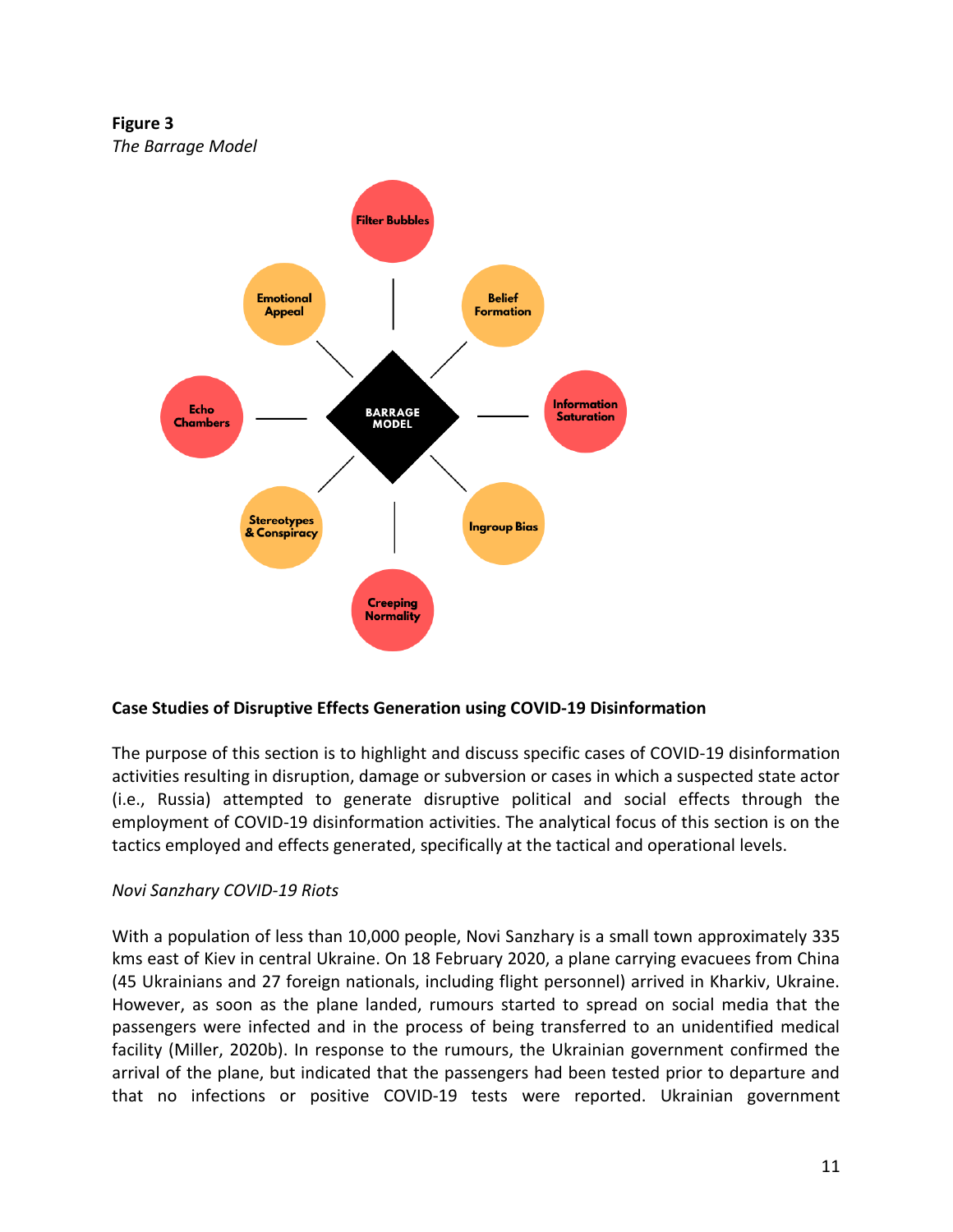representatives confirmed that all the passengers would be transferred to a national guard medical centre located in Novi Sanchary and placed in a 14-day quarantine as a precautionary measure.

Following the government announcement, however, additional disinformation about the evacuees was posted and shared across multiple social media platforms, including Viber, Facebook and Instagram (Miller, 2020b). Moreover, local politicians and residents asserted they were not informed of the evacuees prior to the arrival of the plane and complained of a lack of information from the central government officials in Kiev. Angered by the situation, local residents in Novi Sanzhary started to mobilize on 19 February using social media and constructed barricades to block the arrival of the evacuees at the medical clinic. Local residents also gathered and protested at the city centre. Later that day, dedicated channels on various social media platforms were created which disseminated dire warnings of "countless deaths" and spread disinformation about the evacuees, as well as to encourage local residents to take action, including confronting soldiers and setting fire to the hospital (Miller, 2020; Velichko, 2020). Some of the social media channels also suggested local residents watch online broadcasts about the situation from NASH TV, a station own by a pro-Russian politician, as well as other online pro-Russian broadcasters (Velichko, 2020). In some cases, the administrators of social media channels did not conceal their Russian identities and overtly promoted a pro-Russian narrative and provided links to Russian news media outlets.

Dozens of police officers and security personnel, including members of the National Guard, arrived in Novi Sanchary by the morning of 20 February 2020. However, rather than alleviating concerns, the arrival of the security services actually heightened tensions and, at least to local residents, served as confirmation of the rumours the evacuees were infected. Increasing the level of collective anxiety, a spoofed health advisory (which was sent to the entire contact list of the Ministry of Health) confirming that at least five of the evacuees were positive with COVID-19 was released from what appeared to have been the Ukrainian Health Ministry email address (Peters, 2020). While government officials declared the email to have been spoofed, rumours of the infections still took hold and, along with paid agents provocateurs on the ground inciting violence, the situation in Novi Sanzhary reached a tipping point (Velichko, 2020). As the buses carrying the evacuees arrived in Novi Sanzhary, several hundred local residents manned barricades and set fires in an attempt to block their progress. In response, police in riot gear attempted to push the protesters back and clear a path for the buses, using armoured personnel carriers to move vehicles blocking the road (Miller, 2020b). The situation quickly degenerated into violent clashes, with local residents throwing stones and other projectiles at the passing buses (Melkozerova & Parafeniuk, 2020). Aggravating the situation and adding to the uncertainty, additional disinformation was released by at least one news media outlet suggesting the staff at the medical centre resigned in protest over concerns about a lack of proper equipment and training.

Later that day, and in an attempt to defuse the situations, Oleksiy Honcharuk, the Ukrainian prime minister, arrived in town, along with Arsen Avakov and Zoryana Skaletska, the interior and health ministers, respectively. However, the appearance of national political officials as well as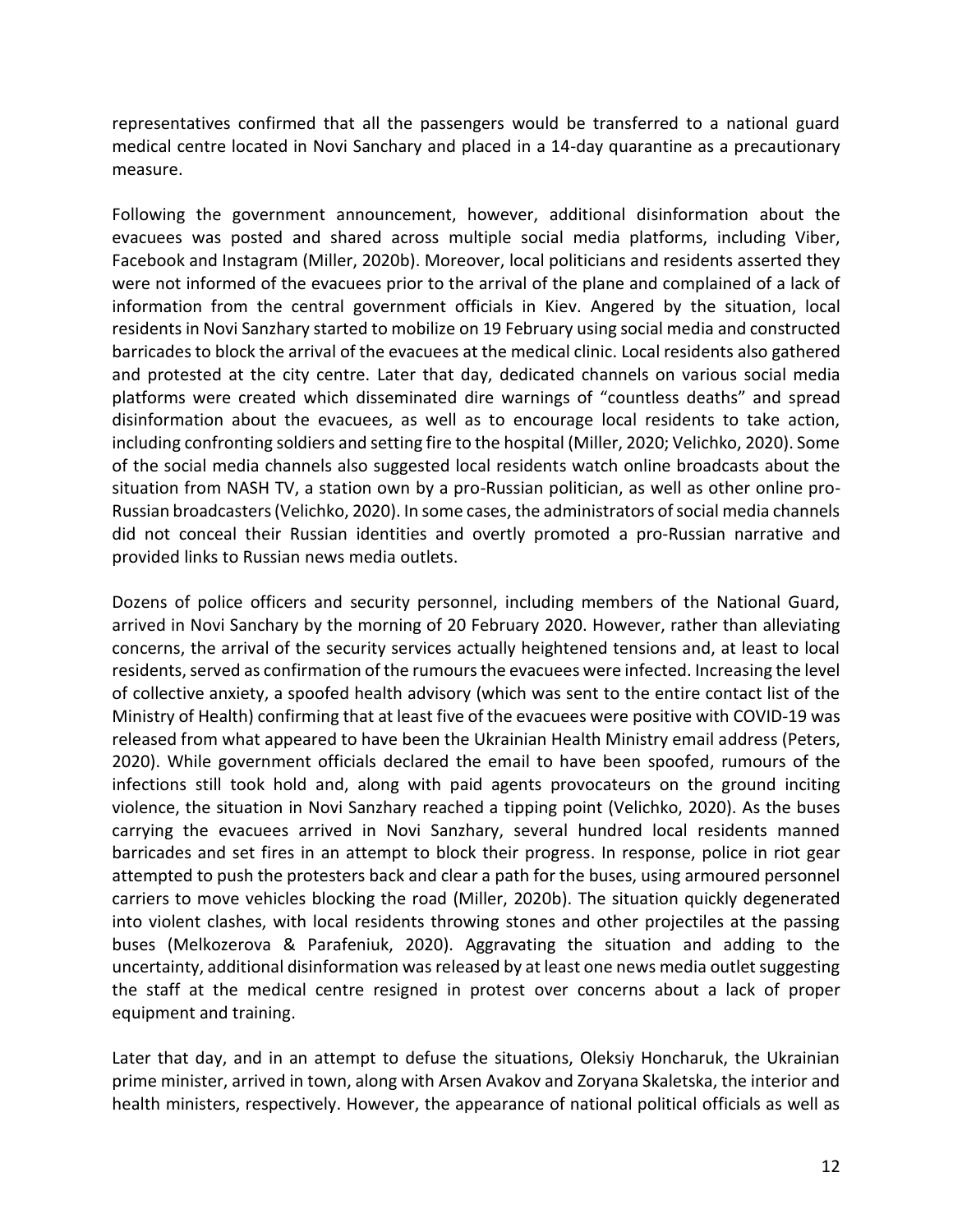public statements, including a Facebook post by Ukrainian President Zelensky pleading for calm, did nothing to reassure the local residents. By the time the riots subsided, at least nine police officers and one civilian were injured, and 24 people arrested. Both Honcharuk and Skaletska were subsequently dismissed from their government positions.

#### *Campaign to Fracture NATO-Lithuania Relationship*

Unlike Novi Sanzhary, which was an attempt to promote civil disobedience and undermine national governance, the campaign targeting Lithuania was designed to fracture a multilateral relationship between the host country and NATO, largely by aggravating and leveraging the local population. The first incident occurred on 31 January 2020 when operatives hacked into the content management system of a Lithuanian news media website and posted a story claiming a US army officer deployed on the NATO mission in Lithuania was taken to the hospital with COVID-19 (Tucker, 2020). The fabricated article indicated the US officer was in serious condition with a variety of symptoms including fever, cough, shortness of breath and other respiratory issues. The article also claimed the commanding officer of the US Battalion declined to inform Lithuanian authorities of the infection, and that health authorities were scrambling to identify local residents whom may have come into contact with the infected US officer. In addition, actual photos and names of US military personnel were used in the fabricated article, which were likely gleaned from official unit social media accounts (Saldziunas, 2020a). While the story only appeared on the news media portal for approximately 10 minutes before being removed, the incident gained significant and widespread media attention and was reported by other news media outlets. Likely to ensure widespread dissemination, the fabricated news story was simultaneously posted to several blogs, one of which purports to be about daily life in the deployed US unit (this blog posts in English and has been used on several occasions to disseminate disinformation about the US military presence in Lithuania).

On 20 March 2020, another fake story was posted on a Baltic web-based news portal, this time claiming that Exercise DEFENDER-Europe 20, a US-led, multinational military exercise that was (in actuality) recently scaled back due to COVID-19, would take place in secret (Tucker, 2020). The fake news article referenced previously published fake news stories regarding the coronavirus, including an article appearing in early March claiming the infection rate in Lithuania had significantly increased, as well as a fabricated email sent to the editorial office of a news media website purporting to be from the Lithuanian Minister of Defence and asking US military commanders not to cancel the exercise because of its economic benefit to the country. The email also noted that information about the exercise would not be provided to the media in order to avoid creating public hysteria (Saldziunas, 2020b). At the same time, the perpetrators of the disinformation effort emailed similar details to several news media outlets and also created information releases on popular social media platforms using a variety of fake accounts. Other fabricated emails were sent to allied NATO military forces, as well as NATO headquarters staff.

Although not focused on the NATO presence, the fake news story was quickly follow-up by two more disinformation activities. On 21 March 2020, *Eurasia Daily*, a Russian language media outlet, published an article claiming the Lithuanian government was planning to use the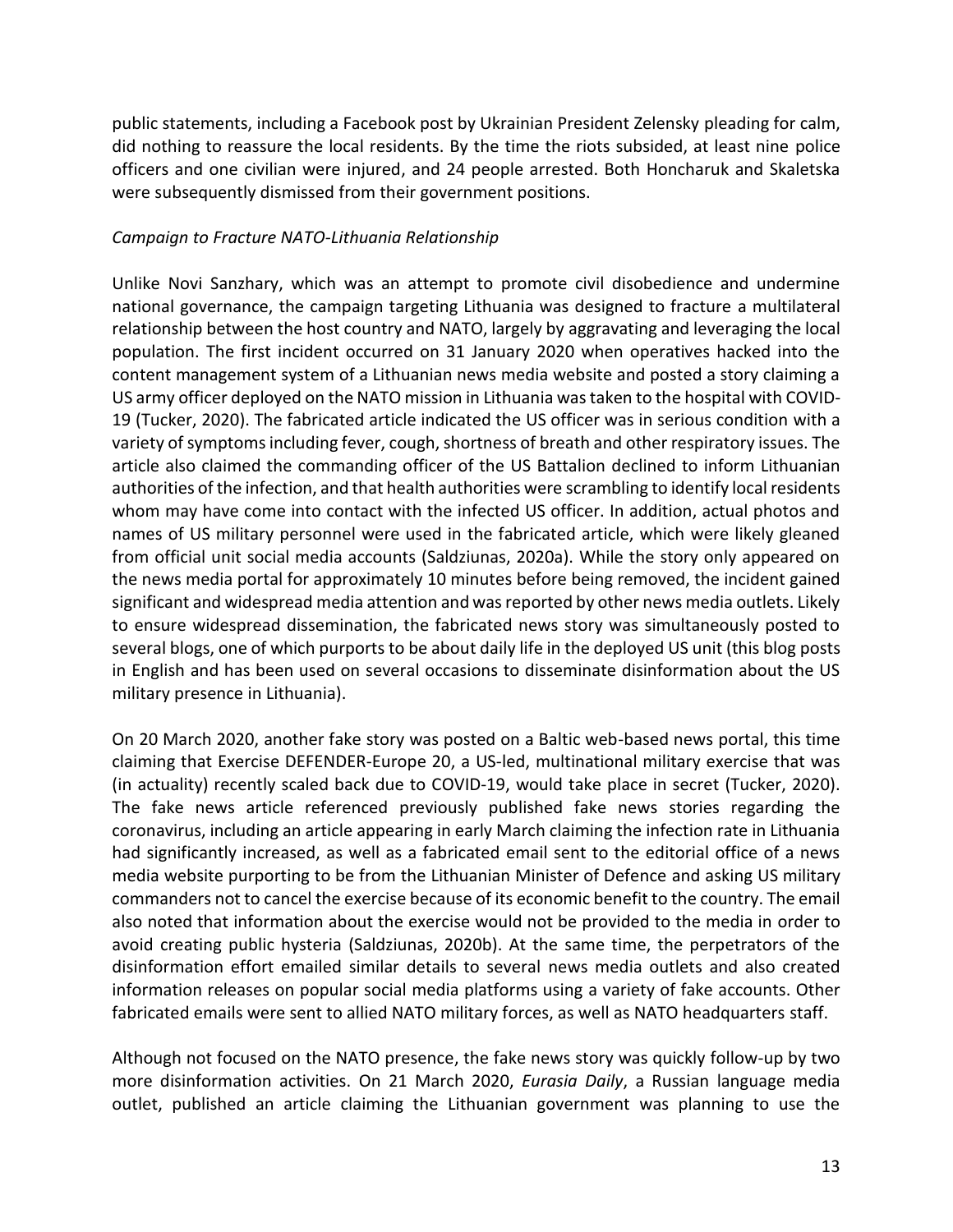pandemic to shutdown pro-Russian media outlets. Two days later, *Eurasia Daily* published another claiming the Lithuanian strategic food reserves had been intentionally destroyed prior to the pandemic and that farmers were unable to plant seeds to support the 2020 harvest, suggesting the national food supply chain was dangerously close to collapse (Tucker, 2020). The disinformation was ostensibly designed to agitate the Russian ethno-linguistic community but also to increase collective anxiety and encourage the general Lithuanian public to question the credibility of the government, especially during an international emergency.

Approximately a month later, another series of disinformation-based attacks took place, this time directly targeting Lithuania's relationship with NATO. On 20 April 2020 (and leveraging a disinformation campaign targeting the NATO mission in Latvia), an article was published on a Russian language news media website serving the Baltic region claiming that several hundred Lithuanian soldiers were or had been in isolation, and that at least 10 members of the NATO battalion had tested positive for COVID-19. The next day, on 21 April 2020, a spoofed email seemingly originating from Jens Stoltenberg, the Secretary General of NATO, was sent to the Lithuanian Minister of National Defence, with copies simultaneously sent to Lithuanian news media outlets and numerous emails of NATO Headquarters and other NATO mission staff, indicating that NATO was removing immediately all troops from Lithuania due to the pandemic (Vandiver, 2020). Although the email was quickly and publicly refuted by the Lithuanian government, several media outlets published articles detailing the alleged troop withdrawal by NATO.<sup>ix</sup>

# *Campaign to Fracture Canada-Latvia Relationship*

The NATO mission in Latvia has also been targeted by Russian COVID-19 disinformation activities and, like that of Lithuania, the effort seems to be focused on creating a rift between the host nation and NATO by amplifying and exploiting anxiety on part of the local population. On 20 April 2020, *Baltic Voice,* a Russian language news media outlet operating the Baltic region, published an article claiming that more than 20 members of the NATO mission in Latvia were infected, and that most of the those infected were Canadian troops who recently arrived from the garrison in at Canadian Forces Base (CFB) Edmonton. According to the article, health concerns were first raised by the family and friends of deployed Canadian soldiers on social media (Staff Writer, 2020a). The article also quoted the Canadian commander (using the real name and photo of the Canadian commander), who confirmed that 21 Canadian soldiers tested positive, and that he first became aware of the infections at least a month earlier – implying that both Canadian and Latvian military leadership intentionally concealed the infections from the public. The interview with the Canadian commander did not happen; rather, it was a fabrication. The article, however, did leverage legitimate (i.e., real) reporting from the *Baltic News Service* (BNS) from a 17 April 2020 article in which the Lithuanian government released information about isolation and infections amongst military personnel. The article also criticized the NATO mission for not only putting the public at risk but also for ignoring public health restrictions, which the general population are obligated to follow (Jakubauskas, 2020).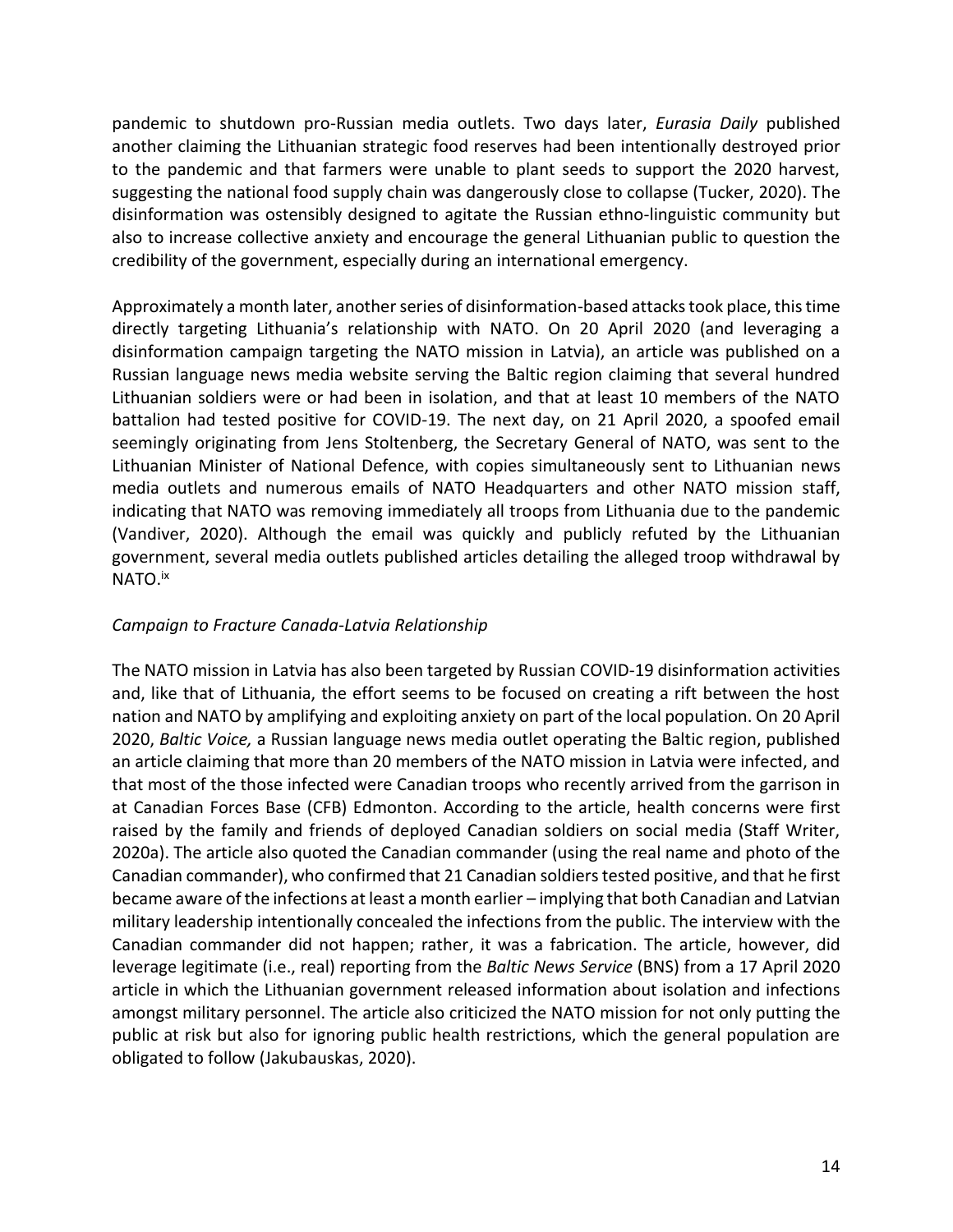Two days later, an article authored by Edgars Palladis about the infections appeared in *The Duran*, an online sensationalist news outlet known for disseminating far-right and pro-Russian propaganda that is operated by former employees of *RT*, a Russian state-controlled news organization with significant global presence. The article, which links back to and copied of the text of the article that appeared in the *Baltic Voice* on 20 April, claimed the infection rate amongst NATO members has significantly increased and suggested the infections are not limited to military bases, as NATO troops continued to conduct exercises across Latvia and many members live off-base. The article also pointed out that NATO military activities continued despite Latvia implementing public health measures, including restrictions on social gathering, and argued the military is a "waste of taxpayer money (Palladis, 2020)."

Concerned that rumours about the infection rates amongst NATO military members had the. Potential to create a rift between the Latvian population and the NATO mission, the Latvian government responded to the Palladis article (that appeared in *The Duran*) in two articles and a press release. In the first article, published on 23 April 2020 in *SARGS.LV* (an online popular news publication by the Ministry of Defence), government representatives dismissed the rumour of NATO soldier infections and claimed Palladis is a false online persona or pseudonym used by a professional pro-Russian agitator and it not a real journalist (Mandiant, 2020).<sup>x</sup> The article also identified numerous errors in the article posted on *The Duran*, including inconsistent information, false quotes and erroneous graphics, and provides an official quote from the Canadian commander who stated the information and quote used in the original article were fabricated (Staff Writer, 2020b April 23). In the second article appearing on 25 April, representatives from the Ministry of Defence exposed the questionable origin and the myriad of connections of *The Duran* to the Russian government. The article also identified and explained how the original article was a part of a Russian disinformation operation, and how the author attempted to amplify the rumour by promoting it through more reputable and well-known writers and online platforms. Lastly, the article identified how the author had conducted a series of other disinformation activities, such as targeting the 2017 French Presidential election (Staff Writer, 2020c). The press release, which appeared on 27 April on the Ministry of Defence website, restated many of the concerns identified in the *SARG.LV* articles and declared *The Duran* article to be a fabrication. The press release also stated *The Duran* had been involved in previous disinformation activities, including writing erroneous stories about the spoofed email from NATO Secretary General to the Lithuanian government (Staff Writer, 2020d).<sup>xi</sup>

# *Why the Difference?*

The question remains, why did the COVID-19 disinformation activities in Ukraine degenerate into violence and disorder, whereas similar information confrontation activities in Latvia and Lithuania failed to generate disruptive effects? Although a detailed examination is beyond the remit of this paper, two reasons appear to have made the difference. The first is widespread confidence of the Latvian and Lithuanian public in their government and democratic institutions, whereas in Ukraine there is a general lack of trust in the central government, in particular the Ministry of Health (Miller, 2020a). The second is the employment of agents provocateurs on the ground to help amplify and direct the anger of the civilian population towards state authorities.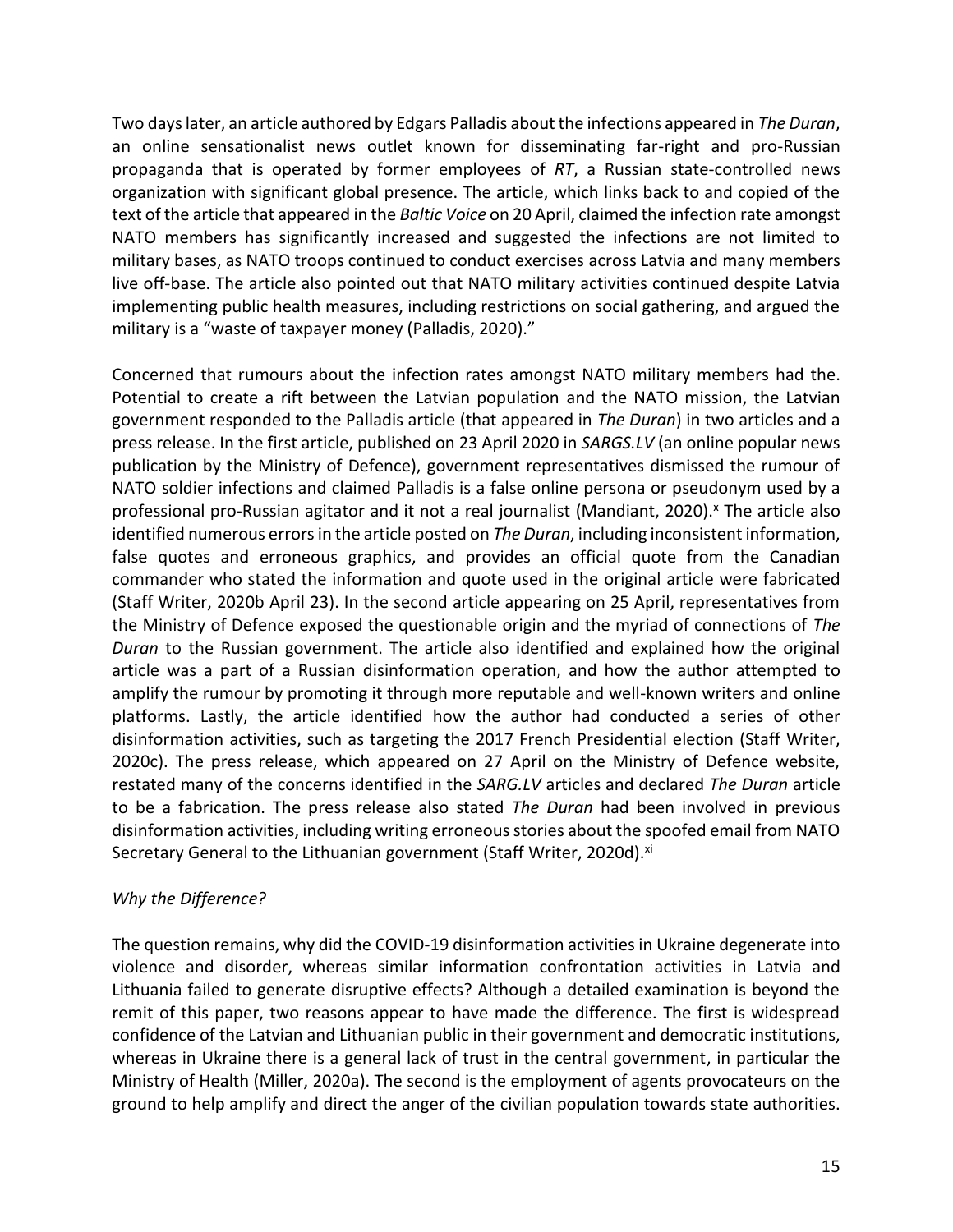While it is possible that a situation could naturally reach a tipping point and descend into violence, in particular when two antagonistic groups come into close proximity, the presence of agents provocateurs appears to significantly increase the likelihood a protest or similar demonstrative activity will culminate in violence. (Agents provocateurs were used extensively by the Russian government in eastern Ukraine in 2014 as well as in Estonia during the Bronze Night riots in 2007 [Lauder, 2019b]).

#### **Observations, Implications and Recommendations**

Based upon the case studies, as well as a close examination of Russian information confrontation theory, doctrine and operations since the mid-1990s, the following observations, implications and recommendations have been identified:

#### *Observations:*

- 1. The strategic guidance for the effects to be generated may be centralized but the design and execution of activities is almost entirely decentralized. In other words, information confrontation appears to be a highly decentralized set of activities that are planned and executed by a range of state and non-state assets. There is little evidence to suggest or indicate the Russian government utilizes a hierarchical C2 system for information confrontation (which the Soviet Union employed during the Cold War), and no indication the Russian government is concerned about potential information fratricide or the effects of contradictory information being released to target audiences;
- 2. There is increased emphasis on outsourcing or contracting out. That is, non-state actors, such as – but not limited to – private businesses, NGOs, organized crime, patriotic groups, biker gangs as well as highly-motivated civilian agitators and agents provocateurs, have served as a force-multiplier for the Russian government. More critically, non-state actors are both disposable and deniable, which appears to be a core principle in how Russia projects power in the contemporary operating environment, in particular as a central component of a broad political warfare strategy (Lauder, 2019a);
- 3. It appears the Russian government has shifted its dissemination strategy and rather than broad and wide-ranging activities (i.e., messaging to everyone) it has narrowed its overall approach and engages specific target audiences (in some cases creating and maintain discussion groups and other types of peer networks or affinity groups), in particular those that agree with or who's beliefs are generally consistent with the messaging. This qualitative adaptation in message dissemination occurred over the last few years, starting just prior to the US Presidential election in 2016. As such, the audiences engaged by the Russian government are likely ideologically out-of-reach of or generally not receptive to Western government messaging efforts;
- 4. Activities are rarely done in isolation and are generally complementary in nature. As such, information confrontation appears to be layered, occurring at and generating effects across all levels of conflict. This is by intention and has led not only to the blurring of traditional conceptual divides between levels of conflict (e.g., between tactical,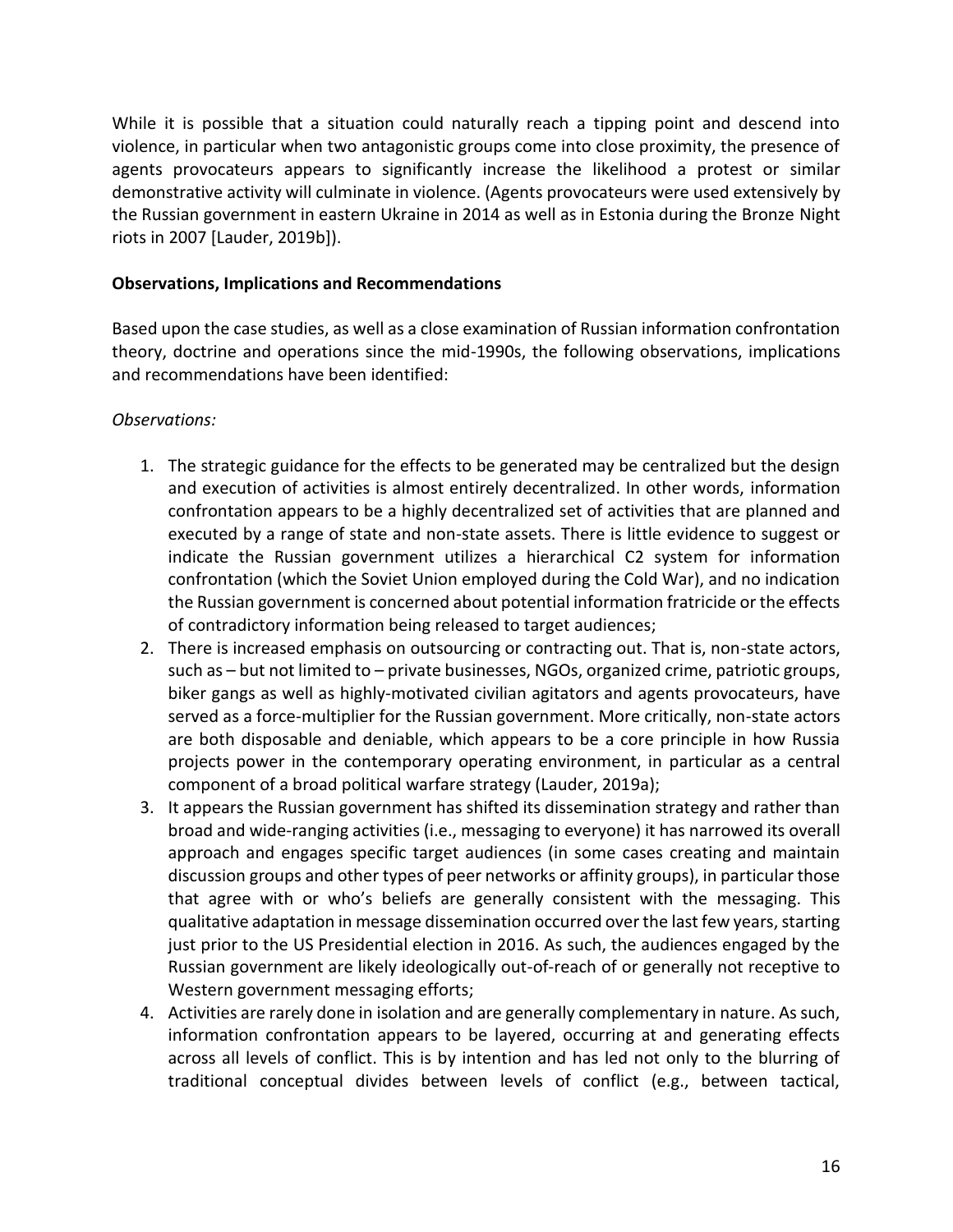operational and strategic levels) but also the blurring of lines of responsibility (Lauder, 2019a);

5. While some analysts refer to the current context as the post-truth era or the "normalization of lying (Skillen, 2019)," it appears that truth is no longer relevant in the contemporary operating environment; rather, truth (i.e., people's perception and construction of reality) appears to be malleable and manageable, or what can be referred to as managed reality (Lauder, 2019a).

# *Implications and Recommendations:*

- 1. Facts and truth may not be sufficient to alter or change the beliefs of the audiences being targeted by Russian information confrontation. According to recent research, the presentation of countervailing information or counter arguments may have the opposite effect of what is intended, essentially reinforcing the beliefs and pushing the audience further into informational isolation (i.e., the backfire effect). As a result, fact-checking websites and similar counter-messaging efforts may be a waste of resources and actually do more harm than good, in so far as convincing the audience they adhere to faulty beliefs. Alternative approaches to effectively changing people's minds, in particular through long-term engagement focused on building trust will need to be investigated and operationalized; and,
- 2. The sheer volume and frequency of messaging emanating from the Russian government and its proxies makes it extremely difficult and incredibly resource intensive to counter. Coupled with the lack of access to certain audiences, due to filter bubbles, echo chambers and being informationally isolated, the best strategy may be to maintain information outreach to and reinforce ideologically supportive/friendly audiences vice trying to convince unsupportive or irreconcilable audience their beliefs are faulty. In addition, since resources are extremely limited, a risk assessment framework needs to be developed to identify when it is most desirable, valuable and effective to respond to Russian information confrontation across both supportive and unsupportive audiences.

# **Summary**

The emergence of the coronavirus and a lack of clear and definitive information and guidance by public health organizations and national and regional governments, coupled with heightened collective anxiety, has created the perfect storm for the promulgation of disinformation and other manipulative and deceitful content. The Russian government is one of the most prolific offenders and has taken advantage of the anxiety and uncertainty to advance a myriad of false narratives and disinformation about COVID-19 to generate deliberate and tailored disruptive effects, such as inciting violence against government authorities and fracturing military partnerships, specifically the relationship between the host country and NATO.

While the Russia government has a long history of conducting psychological warfare, dating back to the early days of the Cold War, since the mid-1990s it has engaged in several iterations of defence and security renewal. Based on lessons learned from operations (e.g., Chechnya, Estonia,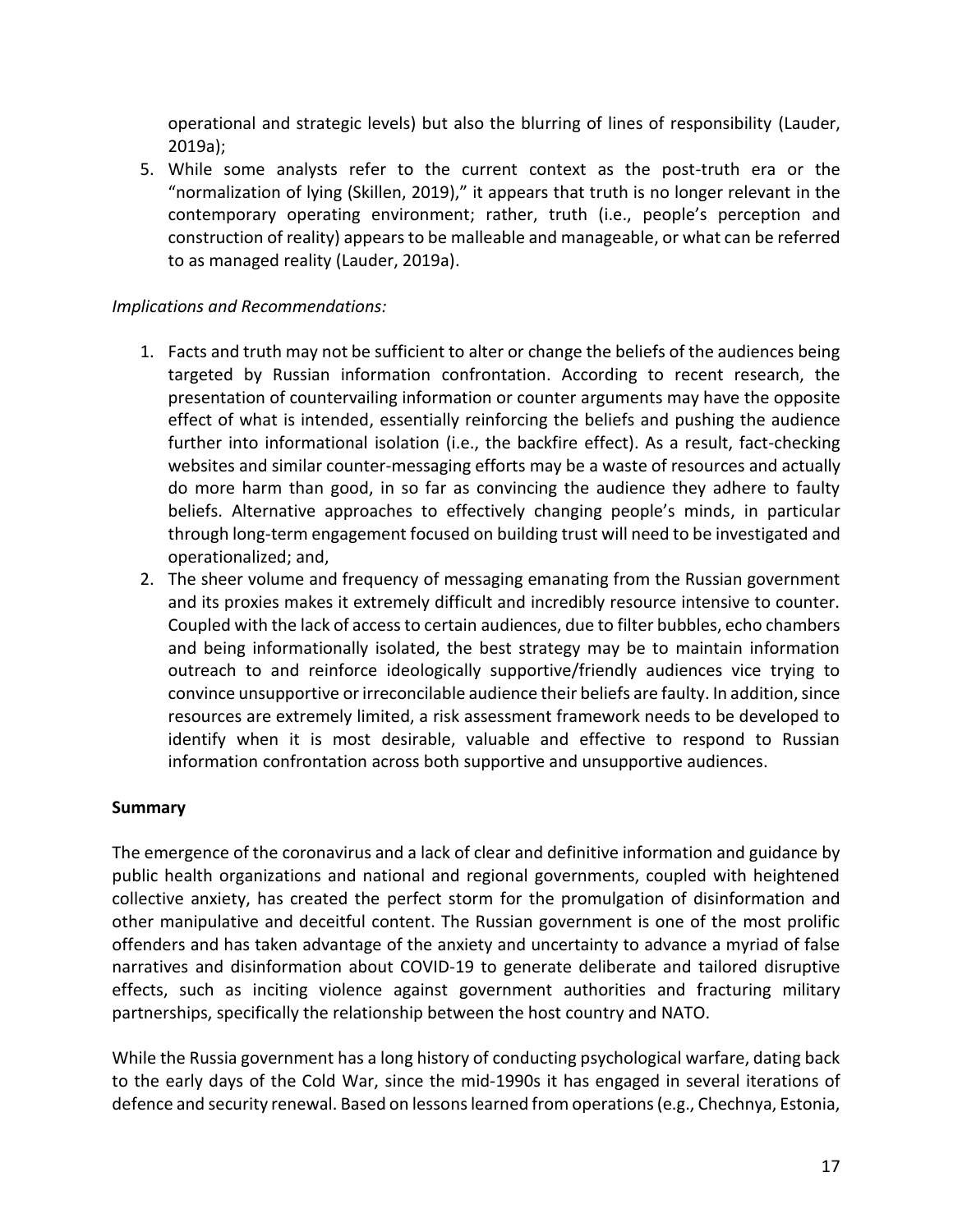Georgia, Ukraine, etc.), as well as perceived US and NATO information warfare force developments, the Russian government has modernized its approach, which includes integrating information technology as well as developing new sociotechnical approaches to engaging and exploiting target audiences. Russia's new approach can be summed up as decentralized, matrixed, complementary, theoretically grounded and high-volume while at the same time tailored, deliberate and ambiguous in its origins. As a result, the Russian government has demonstrated a clear capacity, capability and desire to generate disruptive effects, in particular by amplifying and exploiting uncertainty and anxiety regarding the pandemic. A cursory examination of three case studies suggests two factors are necessary for the generation of disruptive effects. First, a lack of public confidence in government and democratic institutions. Second, employment of agents provocateurs to help amplify and direct the anger of the civilian population towards state authorities.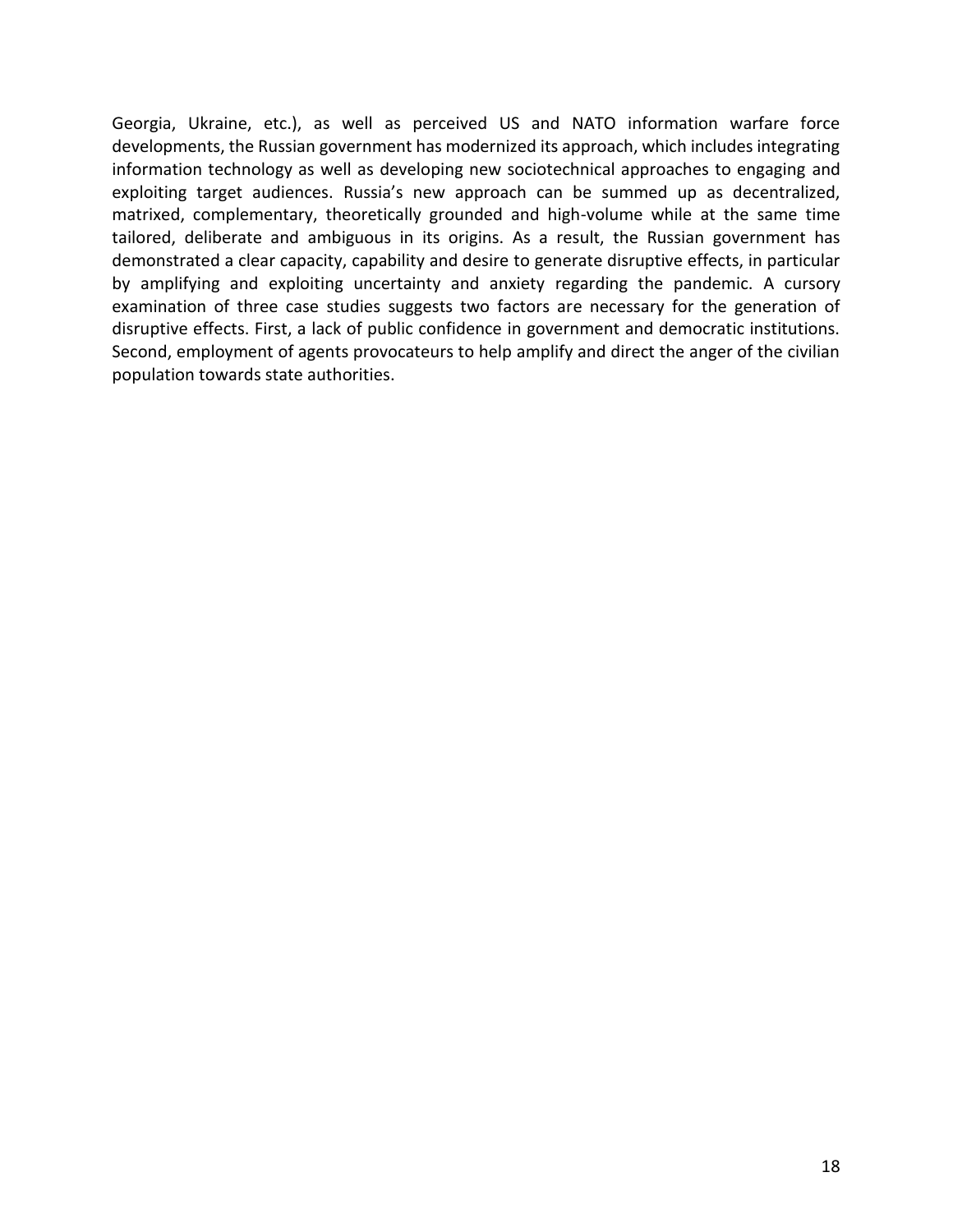#### **References**

Alba, D. (2020, March 29). How Russia's troll farm is changing tactics before the fall election. *The New York Times*[. https://www.nytimes.com/2020/03/29/technology/russia-troll-farm-election.html](https://www.nytimes.com/2020/03/29/technology/russia-troll-farm-election.html)

Bakshy, E., Messing, S. and Adamic, L. (2015). Exposure to ideologically divisive news and opinion on Facebook. *Science*. 348(6239). http://science.sciencemag.org/content/348/6239/1130#BIBL,

Beaumont, P. Borger, J. & Boffey, D. (2020, April 24). Malicious forces creating 'perfect storm' of coronavirus disinformation. *The Guardian*.

[https://www.theguardian.com/world/2020/apr/24/coronavirus-sparks-perfect-storm-of-state-led](https://www.theguardian.com/world/2020/apr/24/coronavirus-sparks-perfect-storm-of-state-led-disinformation)[disinformation](https://www.theguardian.com/world/2020/apr/24/coronavirus-sparks-perfect-storm-of-state-led-disinformation)

Branford, B. (2017, March 30). Information warfare: Is Russia really interfering in European states? *BBC News*.<https://www.bbc.com/news/world-europe-39401637>

Broad, W.J. (2020, April 13). Putin's long war against American science. *The New York Times*. <https://www.nytimes.com/2020/04/13/science/putin-russia-disinformation-health-coronavirus.html>

Clifton, D. (2017, August 3). A Chilling Theory on Trump's Nonstop Lies: His duplicity bears a disturbing resemblance to Putin-style propaganda. *Mother Jones*. <https://www.motherjones.com/politics/2017/08/trump-nonstop-lies>

Diamond, J. (2011). *Collapse: How Societies Choose to Fail or Succeed* (revised). Penguin Books.

Fazio, L.K., Payne, B.K. Brashier, N.M. & Marsh, E.J. (2015). Knowledge does not protect against illusory truth. *Journal of Experimental Psychology.* 144(5). <https://doi.apa.org/doiLanding?doi=10.1037%2Fxge0000098>

Galeotti, M. (2017, September 1). Controlling chaos: How Russia manages its political war in Europe. *European Council of Foreign Relations. [https://ecfr.eu/publication/controlling\\_chaos\\_how\\_russia\\_manages\\_its\\_political\\_war\\_in\\_europe/](https://ecfr.eu/publication/controlling_chaos_how_russia_manages_its_political_war_in_europe/)*

Gamberini, S.J. & Moddie, A. (2020, April 6). The virus of disinformation: Echoes of past bioweapons accusations in today's Covid-19 conspiracy theories. *War on the Rocks*. [https://warontherocks.com/2020/04/the-virus-of-disinformation-echoes-of-past-bioweapons](https://warontherocks.com/2020/04/the-virus-of-disinformation-echoes-of-past-bioweapons-accusations-in-todays-covid-19-conspiracy-theories/)[accusations-in-todays-covid-19-conspiracy-theories/](https://warontherocks.com/2020/04/the-virus-of-disinformation-echoes-of-past-bioweapons-accusations-in-todays-covid-19-conspiracy-theories/)

Grayling, A. (2011, June 23). Psychology: How we form beliefs. *Nature*. 474.

Grimes, D. (2017, December 4). Echo chambers are dangerous—we must try to break free of our online bubbles. *The Guardian*. [https://www.theguardian.com/science/blog/2017/dec/04/echo-chambers-are](https://www.theguardian.com/science/blog/2017/dec/04/echo-chambers-are-dangerous-we-must-try-to-break-free-of-our-online-bubbles)[dangerous-we-must-try-to-break-free-of-our-online-bubbles](https://www.theguardian.com/science/blog/2017/dec/04/echo-chambers-are-dangerous-we-must-try-to-break-free-of-our-online-bubbles)

Gross, J. and Levenson, R. (1995). Emotion elicitation using films. *Journal of Cognition and Emotion*. 9(1), 87–108[. https://pdfs.semanticscholar.org/8d06/090b74b1cd4c54bc6c149507bfda6533f80f.pdf](https://pdfs.semanticscholar.org/8d06/090b74b1cd4c54bc6c149507bfda6533f80f.pdf)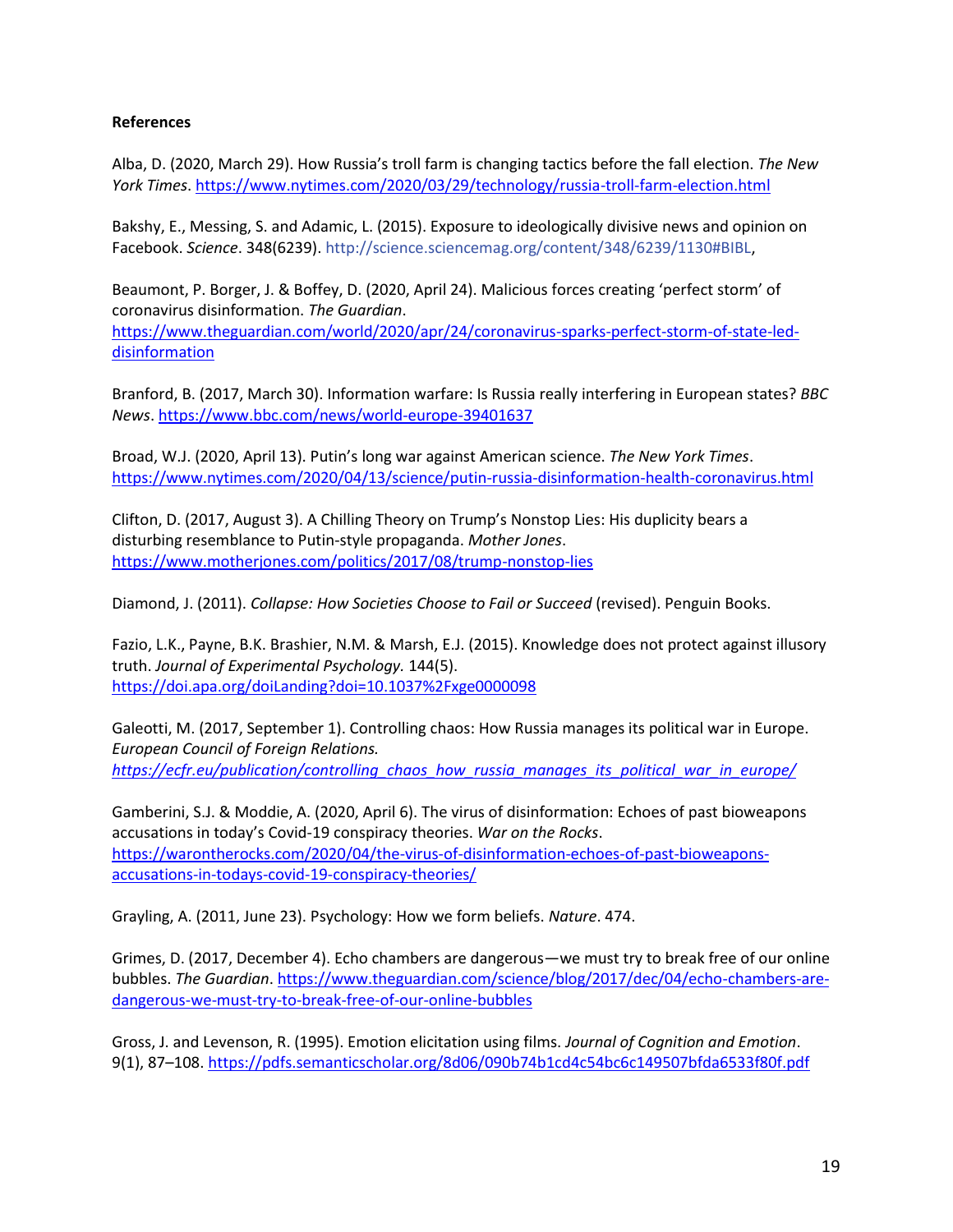Hoggan, J. (2016, March 31). How Propaganda (Actually) Works. *Huffington Post*. [https://www.huffingtonpost.com/james-hoggan/how-propaganda-actually-w\\_b\\_9584138.html](https://www.huffingtonpost.com/james-hoggan/how-propaganda-actually-w_b_9584138.html)

Hosanagar, K. (2016, November 25). Blame the Echo Chamber on Facebook: But Blame Yourself, Too. *Wired.* <https://www.wired.com/2016/11/facebook-echo-chamber/>

Jakubauskas, R. (2020, April 17). There are eight people with coronavirus in the army and about 200 soldiers in isolation. *BNS*[. https://www.bns.lt/topic/1912/news/61092239/](https://www.bns.lt/topic/1912/news/61092239/) 

Lauder, M.A. (2018a). 'Wolves of the Russian spring': An examination of the Nightwolves as a proxy for the Russian government. *Canadian Military Journal, 18(3). <http://www.journal.forces.gc.ca/vol18/no3/PDF/CMJ183Ep5.pdf>*

Lauder, M.A. (2018b). *Analysis of the Russian Strategic Information campaign during the Skripal diplomatic crisis.* Defence Research and Development Canada.

Lauder, M.A. (2019a, May). *Gunshots by computers: An examination of Russian information confrontation in doctrine, theory and practice*. Defence Research and Development Canada.

Lauder, M.A. (2019b, Fall). Limits of control: Examining the employment of proxies by the Russian Federation in political warfare. *Journal of Future Conflict*. 1(1). [https://www.queensu.ca/psychology/sites/webpublish.queensu.ca.psycwww/files/files/Journal%20of%](https://www.queensu.ca/psychology/sites/webpublish.queensu.ca.psycwww/files/files/Journal%20of%20Future%20Conflict/Issue%201%20Fall%202019/Matthew_Lauder-Limits_of_Control-Examining_the_Employment_of_Proxies_by_the_Russian_Federation_in_Political_Warfare.pdf) [20Future%20Conflict/Issue%201%20Fall%202019/Matthew\\_Lauder-Limits\\_of\\_Control-](https://www.queensu.ca/psychology/sites/webpublish.queensu.ca.psycwww/files/files/Journal%20of%20Future%20Conflict/Issue%201%20Fall%202019/Matthew_Lauder-Limits_of_Control-Examining_the_Employment_of_Proxies_by_the_Russian_Federation_in_Political_Warfare.pdf)Examining the Employment of Proxies by the Russian Federation in Political Warfare.pdf

Lamia, C.C. (2012, March 6). Emotional memories: When people and events remain with you. *Psychology Today*[. https://www.psychologytoday.com/ca/blog/intense-emotions-and-strong](https://www.psychologytoday.com/ca/blog/intense-emotions-and-strong-feelings/201203/emotional-memories-when-people-and-events-remain)[feelings/201203/emotional-memories-when-people-and-events-remain](https://www.psychologytoday.com/ca/blog/intense-emotions-and-strong-feelings/201203/emotional-memories-when-people-and-events-remain)

MacFarquhar, N. (2016, August 28). A Powerful Russian Weapon: The Spread of False Stories. *The New York Times*[. https://www.nytimes.com/2016/08/29/world/europe/russia-swedendisinformation.html](https://www.nytimes.com/2016/08/29/world/europe/russia-swedendisinformation.html)

Mandiant. (2020). '*Ghostwriter' influence campaign: Unknown actors leverage website compromises and fabricated content to push narrative aligned with Russian security interests*. <https://www.fireeye.com/blog/threat-research/2020/07/ghostwriter-influence-campaign.html>

Melkozerova, V., & Parafeniuk, O. (2020, March 3). How coronavirus disinformation caused chaos in a small Ukrainian town. *NBC News*. [https://www.nbcnews.com/news/world/how-coronavirus](https://www.nbcnews.com/news/world/how-coronavirus-disinformation-caused-chaos-small-ukrainian-town-n1146936)[disinformation-caused-chaos-small-ukrainian-town-n1146936](https://www.nbcnews.com/news/world/how-coronavirus-disinformation-caused-chaos-small-ukrainian-town-n1146936)

Miller, C. (2020a, February 20). A viral email about coronavirus had people smashing buses and blocking hospitals. *BuzzFeed*.<https://www.buzzfeednews.com/article/christopherm51/coronavirus-ukraine-china>

Miller, C. (2020b, March 9). A small town was torn apart by coronavirus rumors. *BuzzFeed*. <https://www.buzzfeednews.com/article/christopherm51/coronavirus-riots-social-media-ukraine>

Ouellet, E. (2020, March). *Russian command dynamics – A sociological primer*. Defence Research and Development Canada.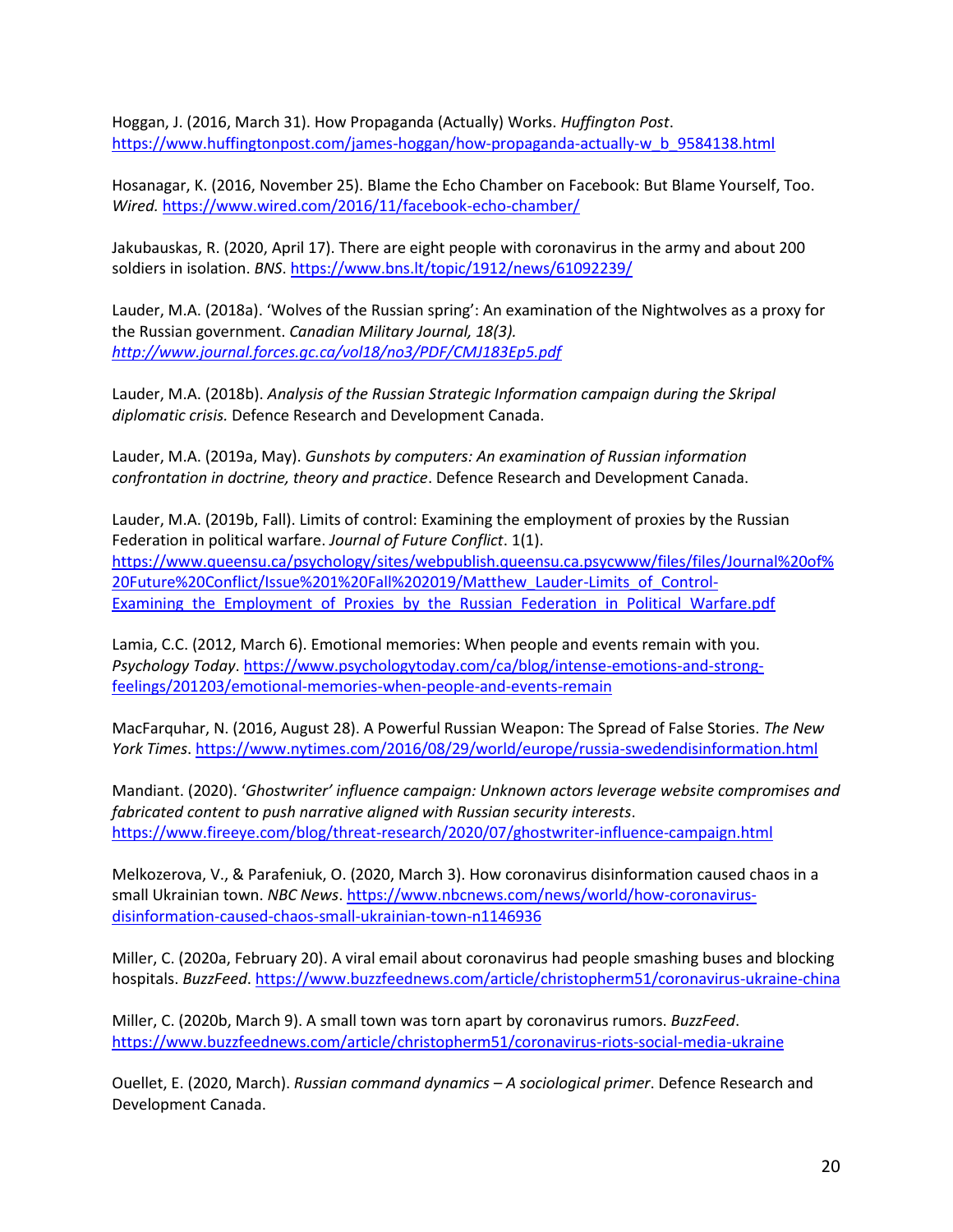Palladis, E. (2020, April 22). 20 Canadian soldiers test positive in Latvia. *The Duran*. <https://theduran.com/20-canadian-soldiers-tested-positive-in-latvia/>

Paul, C. & Matthews, M. (2016). The Russian "firehose of falsehood" propaganda model. *RAND*. [https://www.rand.org/content/dam/rand/pubs/perspectives/PE100/PE198/RAND\\_PE198.pdf.](https://www.rand.org/content/dam/rand/pubs/perspectives/PE100/PE198/RAND_PE198.pdf)

Peters, J. (2020, February 21). Coronavirus email hoax led to violent protests in Ukraine. *The Verge*. [https://www.theverge.com/2020/2/21/21147969/coronavirus-misinformation-protests-ukraine](https://www.theverge.com/2020/2/21/21147969/coronavirus-misinformation-protests-ukraine-evacuees)[evacuees](https://www.theverge.com/2020/2/21/21147969/coronavirus-misinformation-protests-ukraine-evacuees)

Richtel, M. (2020, February 6). W.H.O. fights pandemic besides coronavirus: An 'infodemic'. *The New York Times*[. https://www.nytimes.com/2020/02/06/health/coronavirus-misinformation-social](https://www.nytimes.com/2020/02/06/health/coronavirus-misinformation-social-media.html)[media.html](https://www.nytimes.com/2020/02/06/health/coronavirus-misinformation-social-media.html) 

Rudman, L. & Glick, P. (2008). *The Social Psychology of Gender: How Power and Intimacy Shape Gender Relations*. New York: The Guildford Press.

Saldziunas, V. (2020a, January 31). Coronavirus panic was sown by hackers: They targeted US troops in Lithuania. *Delfi*. [https://www.delfi.lt/news/daily/demaskuok/panika-del-koronaviruso-seja-ir-isilauzeliai](https://www.delfi.lt/news/daily/demaskuok/panika-del-koronaviruso-seja-ir-isilauzeliai-nusitaike-i-jav-karius-lietuvoje.d?id=83419671)[nusitaike-i-jav-karius-lietuvoje.d?id=83419671](https://www.delfi.lt/news/daily/demaskuok/panika-del-koronaviruso-seja-ir-isilauzeliai-nusitaike-i-jav-karius-lietuvoje.d?id=83419671)

Saldziunas, V. (2020b, March 20). Scammers use coronavirus: Impersonating officials allegedly concealing information. *Delfi*. [https://www.delfi.lt/news/daily/demaskuok/sukciai-naudojasi](https://www.delfi.lt/news/daily/demaskuok/sukciai-naudojasi-koronavirusu-apsimete-pareigunais-baugina-apie-neva-slepiama-informacija.d?id=83829475)[koronavirusu-apsimete-pareigunais-baugina-apie-neva-slepiama-informacija.d?id=83829475](https://www.delfi.lt/news/daily/demaskuok/sukciai-naudojasi-koronavirusu-apsimete-pareigunais-baugina-apie-neva-slepiama-informacija.d?id=83829475)

Sebenius, A. (2020, March 09). Russian internet trolls are apparently switching strategies for 2020 U.S. elections. *Time*[. https://time.com/5548544/russian-internet-trolls-strategies-2020-elections/](https://time.com/5548544/russian-internet-trolls-strategies-2020-elections/)

Shermer, M. (2011, July 1). The believing brain: Why science is the only way out of belief-dependent realism. *Scientific American*. <https://www.scientificamerican.com/article/the-believing-brain/>

Siriwardane, V. (2020, May 15). How Russian trolls are adapting Cold War propaganda techniques. *Brookings*[. https://tinyurl.com/y3j3366g](https://tinyurl.com/y3j3366g)

Skillen, D. (2019). Post-truth and normalised lies in Russia. In E. Polanska & C. Beckett (Eds). *Public service broadcasting and media systems in troubled European democracies.* Palgrace Macmillan. [https://doi.org/10.1007/978-3-030-02710-0\\_16](https://doi.org/10.1007/978-3-030-02710-0_16)

Staff Writer. (2020a, April 20). Several troops had to be sent into isolation. *Baltijas Balss*. <https://bb.lv/statja/covid-19/2020/04/20/neskolko-voennoslujaschih-nato-prishlos-otpravit-v-izolyaciyu>

Staff Writer. (2020b, April 23). False news is being directed against NATO soldiers in Latvia, announcing the mass illness of Covid-19. *SARGS.LV*. [https://www.sargs.lv/lv/latvija/2020-04-23/pret-nato](https://www.sargs.lv/lv/latvija/2020-04-23/pret-nato-karaviriem-latvija-vers-viltus-zinas-vestot-par-masveida-saslimsanu-ar?fbclid=IwAR154JDfxDGDaWstr-GGsy%E2%80%A6)[karaviriem-latvija-vers-viltus-zinas-vestot-par-masveida-saslimsanu-ar?fbclid=IwAR154JDfxDGDaWstr-](https://www.sargs.lv/lv/latvija/2020-04-23/pret-nato-karaviriem-latvija-vers-viltus-zinas-vestot-par-masveida-saslimsanu-ar?fbclid=IwAR154JDfxDGDaWstr-GGsy%E2%80%A6)[GGsy%E2%80%A6](https://www.sargs.lv/lv/latvija/2020-04-23/pret-nato-karaviriem-latvija-vers-viltus-zinas-vestot-par-masveida-saslimsanu-ar?fbclid=IwAR154JDfxDGDaWstr-GGsy%E2%80%A6)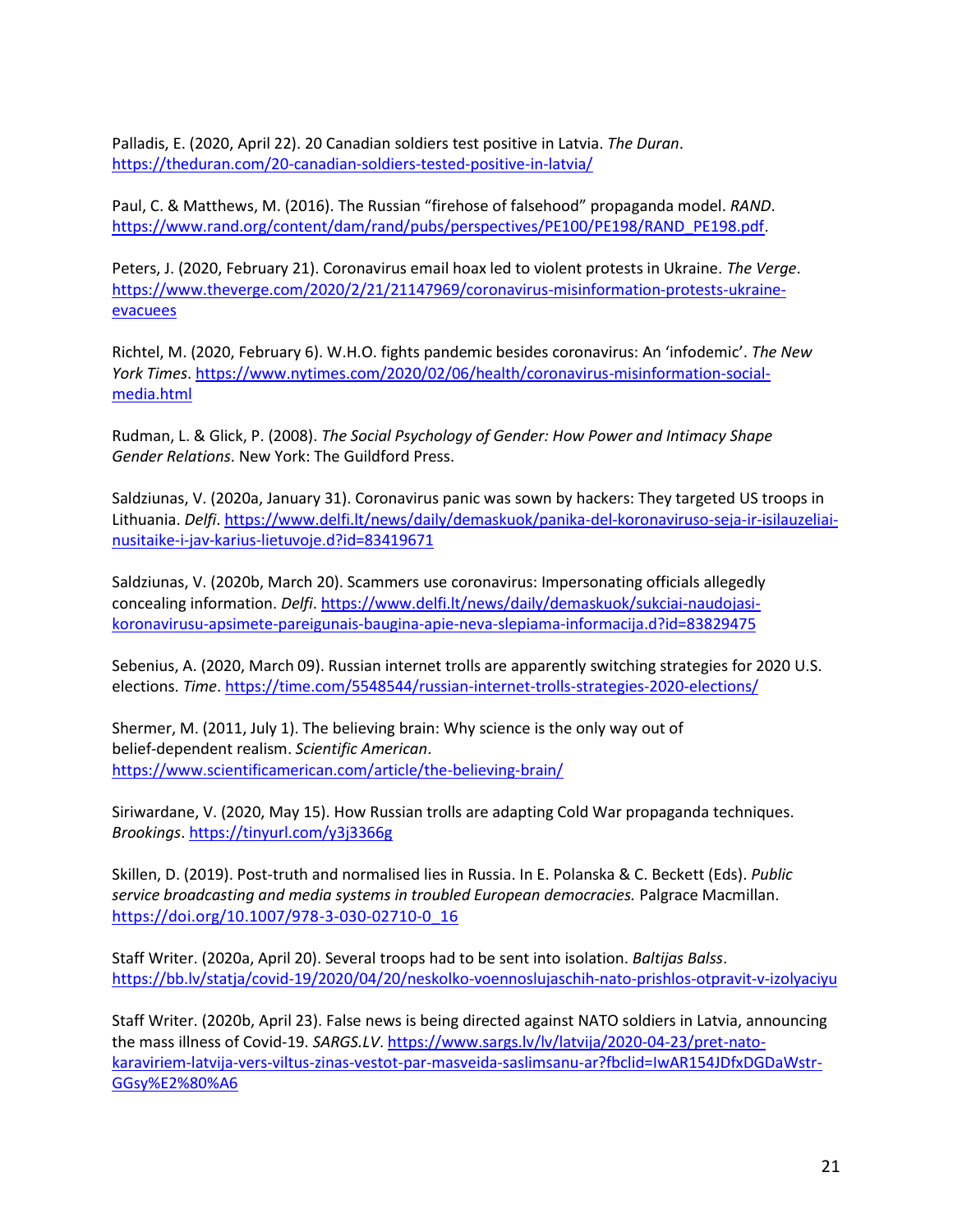Staff Writer. (2020c, April 25). The fake news portal that attacked NATO soldiers has also affected the French Presidential Election. *SARGS.LV*[. https://www.sargs.lv/lv/latvija/2020-04-25/nato-karaviriem](https://www.sargs.lv/lv/latvija/2020-04-25/nato-karaviriem-uzbrukusais-viltus-zinu-portals-ietekmejis-ari-francijas?fbclid=IwAR1Xe8lI3wW1ZvooEJVuc2ZgLp77L%E2%80%A6)[uzbrukusais-viltus-zinu-portals-ietekmejis-ari](https://www.sargs.lv/lv/latvija/2020-04-25/nato-karaviriem-uzbrukusais-viltus-zinu-portals-ietekmejis-ari-francijas?fbclid=IwAR1Xe8lI3wW1ZvooEJVuc2ZgLp77L%E2%80%A6)[francijas?fbclid=IwAR1Xe8lI3wW1ZvooEJVuc2ZgLp77L%E2%80%A6](https://www.sargs.lv/lv/latvija/2020-04-25/nato-karaviriem-uzbrukusais-viltus-zinu-portals-ietekmejis-ari-francijas?fbclid=IwAR1Xe8lI3wW1ZvooEJVuc2ZgLp77L%E2%80%A6)

Staff Writer. (2020d, April 27). *Artis Pabriks: Attempts to attack information space with deceptive messages area a sign of potential adversary's inferiority complex.* Ministry of Defence of the Republic of Latvia[. https://www.mod.gov.lv/en/news/artis-pabriks-attempts-attack-information-space-deceptive](https://www.mod.gov.lv/en/news/artis-pabriks-attempts-attack-information-space-deceptive-messages-are-sign-potential)[messages-are-sign-potential](https://www.mod.gov.lv/en/news/artis-pabriks-attempts-attack-information-space-deceptive-messages-are-sign-potential)

Sukhankin, S. (2020, April 1). Covid-19 as a tool of information confrontation: Russia's approach. *The School of Public Policy Publications*.<http://dx.doi.org/10.11575/sppp.v13i0.70113>

Tajfel, H., & Turner, J. (2001). An integrative theory of intergroup conflict*.* In M. A. Hogg & D. Abrams (Eds.), *Key readings in social psychology. Intergroup relations: Essential readings* (p. 94–109). Psychology Press.

Tajfel, H., & Turner, J. C. (2004). *The Social Identity Theory of Intergroup Behavior.* In J. T. Jost & J. Sidanius (Eds.), *Key readings in social psychology. Political psychology: Key readings* (p. 276–293). Psychology Press. [https://doi.org/10.4324/9780203505984-16](https://psycnet.apa.org/doi/10.4324/9780203505984-16)

Thompson, N. & Lapowsky, I. (2018, December 17). How Russian trolls used meme warfare to divide America. *Wired*[. https://www.wired.com/story/russia-ira-propaganda-senate-report/](https://www.wired.com/story/russia-ira-propaganda-senate-report/)

Tolz, V. and Chatterje-Doody, P. (2018, April 5). Four Things You Need To Know About Russian Media Manipulation Strategies. *The Conversation*. [https://theconversation.com/four-things-you-need-to-know](https://theconversation.com/four-things-you-need-to-know-about-russian-media-manipulation-strategies-94307)[about-russian-media-manipulation-strategies-94307](https://theconversation.com/four-things-you-need-to-know-about-russian-media-manipulation-strategies-94307)

Tucker, P. (2020, 26 March). Russia pushing coronavirus lies as part of anti-NATO influence ops in Europe. *Defense One*. [https://www.defenseone.com/technology/2020/03/russia-pushing-coronavirus](https://www.defenseone.com/technology/2020/03/russia-pushing-coronavirus-lies-part-anti-nato-influence-ops-europe/164140/)[lies-part-anti-nato-influence-ops-europe/164140/](https://www.defenseone.com/technology/2020/03/russia-pushing-coronavirus-lies-part-anti-nato-influence-ops-europe/164140/)

Uscinski, J. & Enders, A.M. (2020, April 30). The coronavirus conspiracy boom. *The Atlantic*. [https://www.theatlantic.com/health/archive/2020/04/what-can-coronavirus-tell-us-about-conspiracy](https://www.theatlantic.com/health/archive/2020/04/what-can-coronavirus-tell-us-about-conspiracy-theories/610894/)[theories/610894/](https://www.theatlantic.com/health/archive/2020/04/what-can-coronavirus-tell-us-about-conspiracy-theories/610894/)

Vandiver, J. (2020, April 23). Coronavirus pandemic leads to spike in disinformation directed at US, NATO in Europe. *Military.com.* [https://www.military.com/daily-news/2020/04/23/coronavirus-pandemic](https://www.military.com/daily-news/2020/04/23/coronavirus-pandemic-leads-spike-disinformation-directed-us-nato-europe.html)[leads-spike-disinformation-directed-us-nato-europe.html](https://www.military.com/daily-news/2020/04/23/coronavirus-pandemic-leads-spike-disinformation-directed-us-nato-europe.html)

Velichko, L. (2020, 28 February). Masters of panic: A pro-Russian network in Ukraine organized a riot in Novi Sanzhary. *Texty*[. https://texty.org.ua/articles/100356/specoperaciya-imeni-portnova-ta-shariya](https://texty.org.ua/articles/100356/specoperaciya-imeni-portnova-ta-shariya-yak-rozhanyaly-paniku-v-novyh-sanzharah-i-hto-za-cym-stoyit/)[yak-rozhanyaly-paniku-v-novyh-sanzharah-i-hto-za-cym-stoyit/](https://texty.org.ua/articles/100356/specoperaciya-imeni-portnova-ta-shariya-yak-rozhanyaly-paniku-v-novyh-sanzharah-i-hto-za-cym-stoyit/)

Weiss, R. (1969). Repetition of Persuasion. *Psychological Reports*. 25(2). <https://doi.org/10.2466%2Fpr0.1969.25.2.669>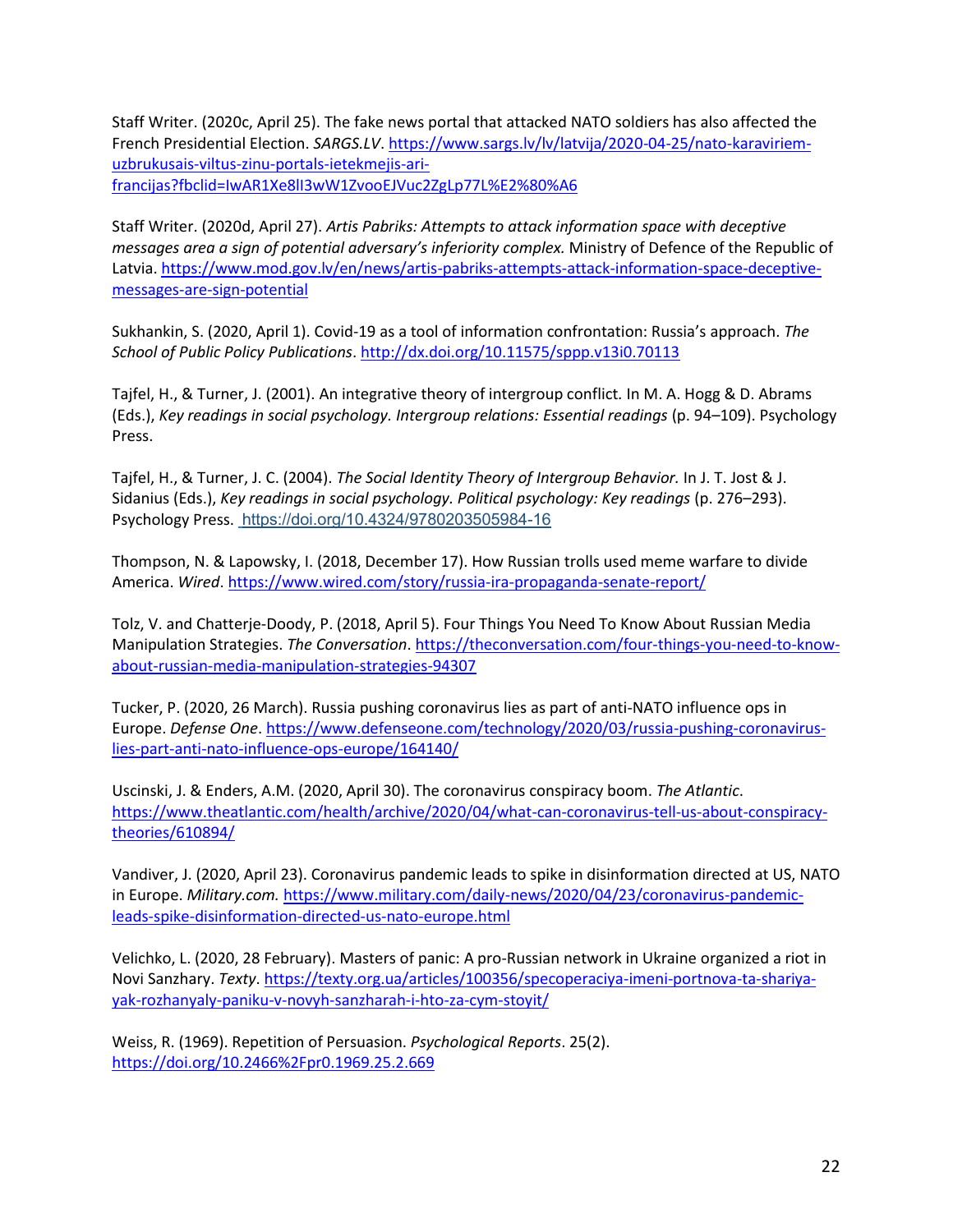#### Endnotes

 $\overline{a}$ 

i From Greek mythology, Typhon was described as an immensely powerful and lawless beast, having a head of over a hundred snakes that shot fire and generated a terrible and debilitating noise. Typhon attempted to overthrow Zeus in a failed bid to gain control over the cosmos.

ii A grounded approach implies the development of theories and concepts based on the collection and analysis of data and information. This is one of the methods used in adversarial intent analysis, which is defined as the employment of scientific knowledge and the rigorous application of scientific methodologies, including empirical research, to develop and apply analytical techniques, models and tools to discern malicious and hostile intent in targets, and to conduct forensic examinations of, and provide advice to defeat, adversary information and special warfare capabilities, strategies and tactics.

iii The Russian government along with many Russian military theorists and capability proponents (e.g., General V. Gerasimov), often use the term information confrontation to denote information activities conducted by the Russian government in support of the achievement of geopolitical objectives. Since information confrontation is a relatively new term, I will use the term psychological warfare when referring to information capabilities and tactics employed during the Soviet era.

iv Although the terms maskirovka, active measures (both legacy terms) and strategic information are not used by the Russian government, I believe there is analytical utility in dividing information confrontation into three complementary and overlapping conceptual categories, as it provides a more nuanced appreciation of how the Russia government operationalizes and conducts activities in the information space.

<sup>v</sup> Maskirovka, or operational masking (i.e., military deception), can be defined as activities conducted by, or on the behest of, the Russian government to obfuscate Russian military or paramilitary activity and conceal Russian government intent or cause confusion amongst and undermine the operational effectiveness of the enemy.

vi The Russian federal security agency is the primary successor of the KGB (*Komitet Gosudarstvennoy Bezopasnosti*, or the Committee for State Security).

vii Albeit a working definition, active measures can be defined as activities conducted by, or on the behest of, the Russian government designed to generate tailored effects and support the achievement of geopolitical objectives through psychological and political manipulation.

viii Strategic information campaigns can be defined as activities conducted by, or on the behest of, the Russian government in which mass media and new media resources to disseminate pro-Russian and anti-Western messaging and related narratives to broad audiences.

<sup>ix</sup> According to Lithuanian government officials, there were more than 800 incidents of false information targeting Lithuania about the coronavirus released using a range means (social media, email, news media, etc.) between February and mid-April 2020.

<sup>x</sup> Mandiant Solutions, a cyber security company that also writes publicly accessible threat assessments, identified 14 cases of news media-based disinformation activities conducted by fake personas since 2017 targeting NATO military forces in Poland, Lithuania and Latvia (Mandiant, 2020).

xi It should be noted that none of the releases from the Latvian Ministry of Defence identified or addressed the earlier article appearing in the *Baltic Voice* but rather focused on Palladis and *The Duran*.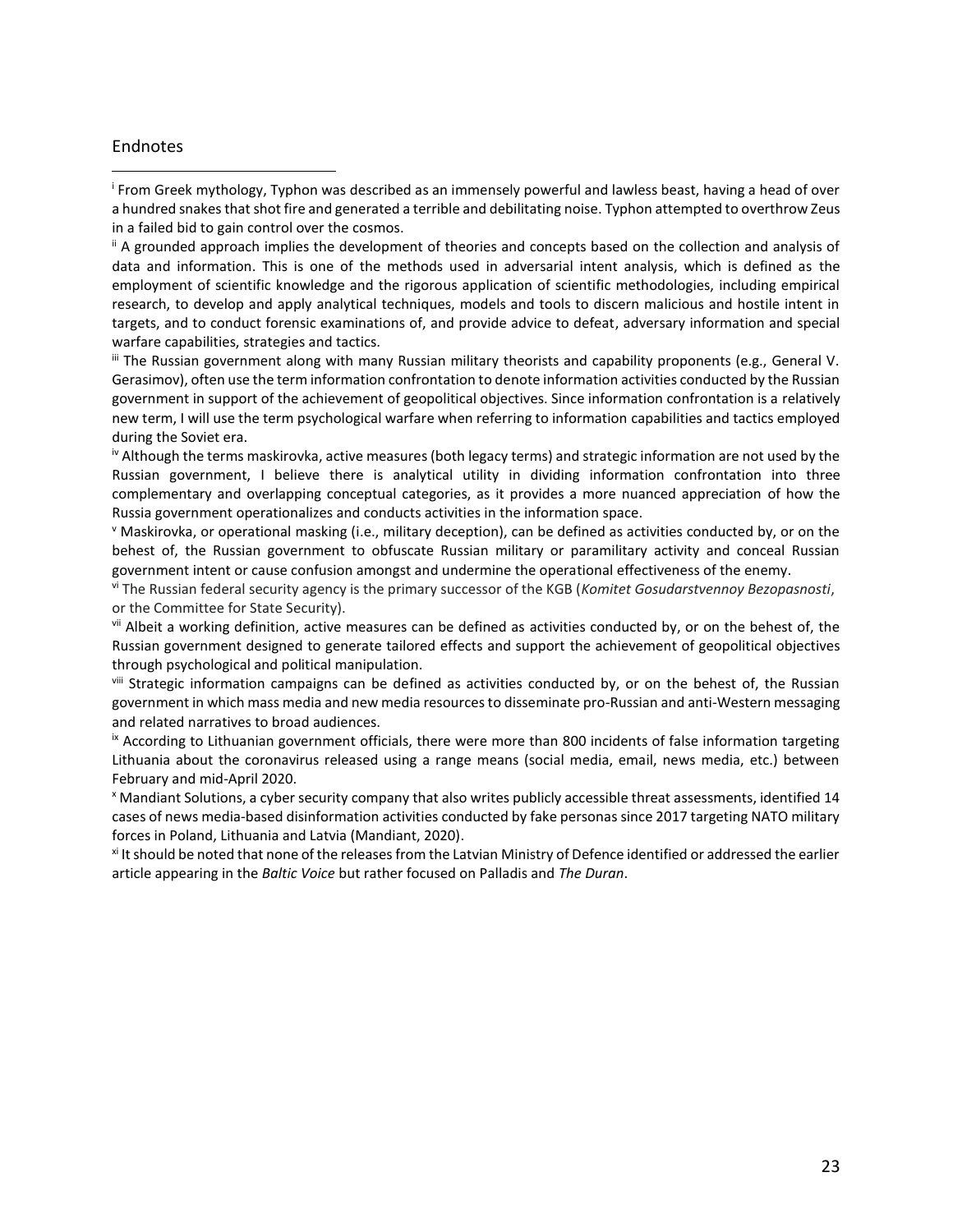| <b>DOCUMENT CONTROL DATA</b>                                                                                    |                                                                                                                                                                                                                        |                                                                                                                                   |                                                                                                                                        |                               |                                              |
|-----------------------------------------------------------------------------------------------------------------|------------------------------------------------------------------------------------------------------------------------------------------------------------------------------------------------------------------------|-----------------------------------------------------------------------------------------------------------------------------------|----------------------------------------------------------------------------------------------------------------------------------------|-------------------------------|----------------------------------------------|
| *Security markings for the title, authors, abstract and keywords must be entered when the document is sensitive |                                                                                                                                                                                                                        |                                                                                                                                   |                                                                                                                                        |                               |                                              |
| 1.                                                                                                              | ORIGINATOR (Name and address of the organization preparing the document.<br>A DRDC Centre sponsoring a contractor's report, or tasking agency, is entered<br>in Section 8.)                                            |                                                                                                                                   | <b>SECURITY MARKING</b><br>2a.<br>(Overall security marking of the document including<br>special supplemental markings if applicable.) |                               |                                              |
|                                                                                                                 | Small Wars Journal<br><b>Small Wars Foundation</b><br>1350 Beverly Rd, Ste 115-224<br>McLean, VA. USA 22101-3633                                                                                                       |                                                                                                                                   | <b>CAN UNCLASSIFIED</b>                                                                                                                |                               |                                              |
|                                                                                                                 |                                                                                                                                                                                                                        |                                                                                                                                   | 2b. CONTROLLED GOODS                                                                                                                   |                               |                                              |
|                                                                                                                 |                                                                                                                                                                                                                        |                                                                                                                                   |                                                                                                                                        |                               |                                              |
|                                                                                                                 |                                                                                                                                                                                                                        |                                                                                                                                   |                                                                                                                                        | NON-CONTROLLED GOODS<br>DMC A |                                              |
| 3.                                                                                                              | TITLE (The document title and sub-title as indicated on the title page.)                                                                                                                                               |                                                                                                                                   |                                                                                                                                        |                               |                                              |
|                                                                                                                 | Typhon's Song: Examining Russia's Employment of COVID-19 Disinformation to Generate Disruptive<br>Effects                                                                                                              |                                                                                                                                   |                                                                                                                                        |                               |                                              |
| 4.                                                                                                              | AUTHORS (Last name, followed by initials – ranks, titles, etc., not to be used)                                                                                                                                        |                                                                                                                                   |                                                                                                                                        |                               |                                              |
|                                                                                                                 | Lauder, M. A.                                                                                                                                                                                                          |                                                                                                                                   |                                                                                                                                        |                               |                                              |
| 5.                                                                                                              | DATE OF PUBLICATION<br>(Month and year of publication of document.)                                                                                                                                                    |                                                                                                                                   | 6a. NO. OF PAGES<br>(Total pages, including<br>Annexes, excluding DCD,<br>covering and verso pages.)<br>23                             |                               | 6b. NO. OF REFS<br>(Total references cited.) |
|                                                                                                                 | December 2020                                                                                                                                                                                                          |                                                                                                                                   |                                                                                                                                        |                               | 52                                           |
| 7.                                                                                                              | DOCUMENT CATEGORY (e.g., Scientific Report, Contract Report, Scientific Letter.)                                                                                                                                       |                                                                                                                                   |                                                                                                                                        |                               |                                              |
|                                                                                                                 | External Literature (N)                                                                                                                                                                                                |                                                                                                                                   |                                                                                                                                        |                               |                                              |
| 8.                                                                                                              | SPONSORING CENTRE (The name and address of the department project office or laboratory sponsoring the research and development.)                                                                                       |                                                                                                                                   |                                                                                                                                        |                               |                                              |
|                                                                                                                 | DRDC - Toronto Research Centre<br>Defence Research and Development Canada<br>1133 Sheppard Avenue West<br>Toronto, Ontario M3K 2C9<br>Canada                                                                           |                                                                                                                                   |                                                                                                                                        |                               |                                              |
|                                                                                                                 | 9a. PROJECT OR GRANT NO. (If appropriate, the applicable<br>research and development project or grant number under which<br>the document was written. Please specify whether project or<br>grant.)<br>05 <sub>cc</sub> | 9b. CONTRACT NO. (If appropriate, the applicable number under<br>which the document was written.)                                 |                                                                                                                                        |                               |                                              |
|                                                                                                                 |                                                                                                                                                                                                                        |                                                                                                                                   |                                                                                                                                        |                               |                                              |
|                                                                                                                 | 10a. DRDC PUBLICATION NUMBER (The official document number<br>by which the document is identified by the originating<br>activity. This number must be unique to this document.)                                        | 10b. OTHER DOCUMENT NO(s). (Any other numbers which may be<br>assigned this document either by the originator or by the sponsor.) |                                                                                                                                        |                               |                                              |
|                                                                                                                 | DRDC-RDDC-2021-N002                                                                                                                                                                                                    |                                                                                                                                   |                                                                                                                                        |                               |                                              |
|                                                                                                                 | 11a. FUTURE DISTRIBUTION WITHIN CANADA (Approval for further dissemination of the document. Security classification must also be<br>considered.)                                                                       |                                                                                                                                   |                                                                                                                                        |                               |                                              |
|                                                                                                                 | Public release                                                                                                                                                                                                         |                                                                                                                                   |                                                                                                                                        |                               |                                              |
|                                                                                                                 | 11b. FUTURE DISTRIBUTION OUTSIDE CANADA (Approval for further dissemination of the document. Security classification must also be<br>considered.)                                                                      |                                                                                                                                   |                                                                                                                                        |                               |                                              |
|                                                                                                                 |                                                                                                                                                                                                                        |                                                                                                                                   |                                                                                                                                        |                               |                                              |